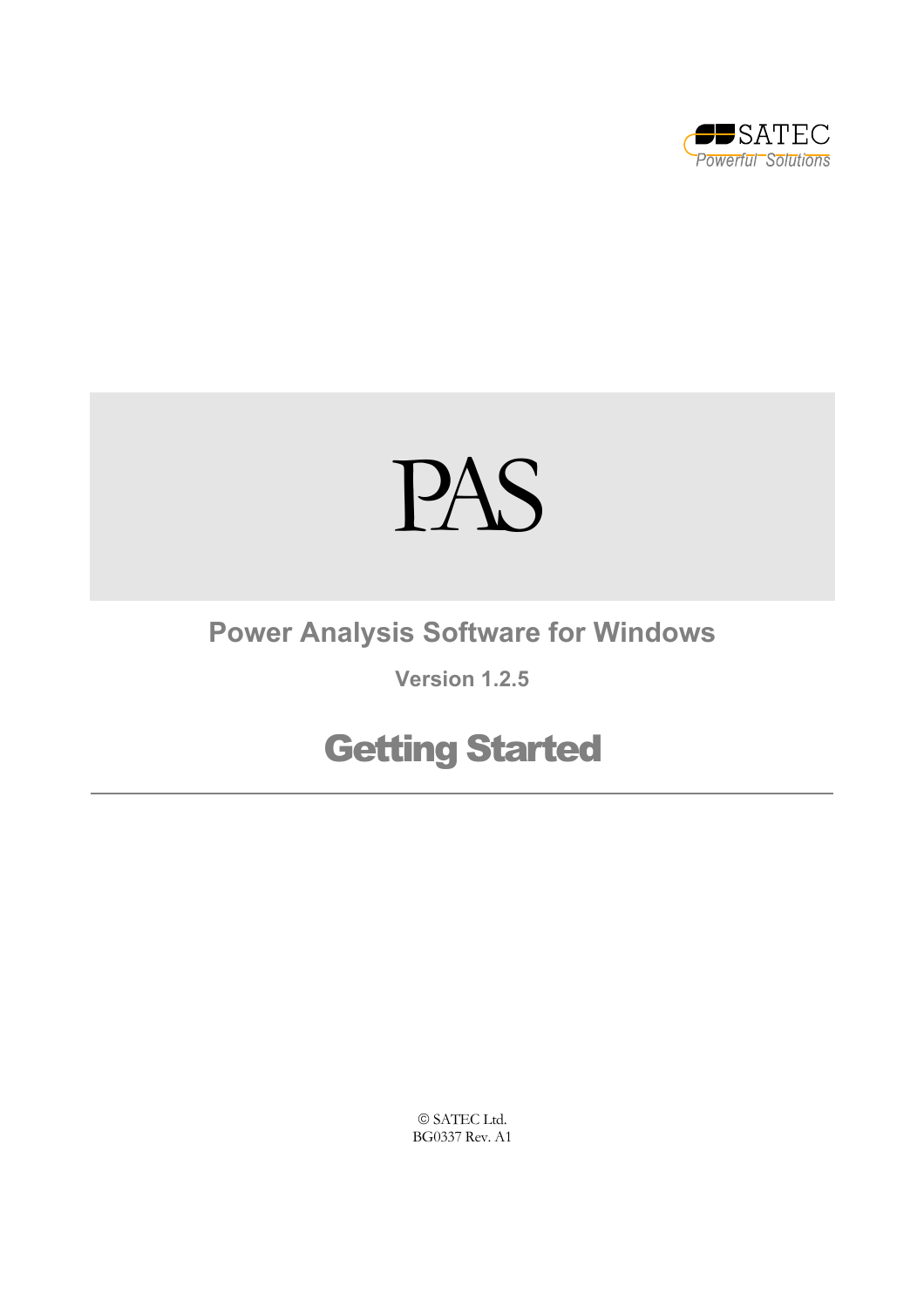# Table of Contents

| <b>Introduction</b>                             | 1            | <b>Printing Data to a Printer</b>            | 17 |
|-------------------------------------------------|--------------|----------------------------------------------|----|
| <b>Installation</b>                             | 1            | <b>Viewing the Event Log</b>                 | 17 |
| <b>File Formats</b>                             | 1            | <b>Sorting Events</b>                        | 17 |
| <b>Automatic Data Retrieving</b>                | 1            | <b>Filtering Events</b>                      | 17 |
| <b>Embedded Communication Test</b>              | 1            | <b>Viewing the Data Log</b>                  | 18 |
| <b>Preprogrammed Data Sets</b>                  | 1            | <b>Viewing the Waveform Log</b>              | 18 |
| <b>Creating a New Site</b>                      | $\mathbf{z}$ | <b>Selecting Waveform Channels</b>           | 18 |
| <b>Setting up Communications</b>                | 3            | <b>Customizing Line Colors and Styles</b>    | 19 |
| Selecting a Protocol for a Serial               |              | <b>Viewing Phasor Diagrams</b>               | 20 |
| Port/Modem                                      | 3            | <b>Viewing Symmetrical Components</b>        | 20 |
| <b>Communicating through a Serial Port</b>      | 4            | <b>Selecting Primary and Secondary Units</b> | 20 |
| <b>Communicating through a Modem</b>            | 5            | <b>Using the Marker Lines</b>                | 21 |
| <b>Communicating through Internet</b>           | 5            | Using a Zoom                                 | 21 |
| <b>Creating Setups for Your Meters Off-Line</b> | 6            | <b>Viewing Waveforms</b>                     | 21 |
| <b>Downloading Setups to Your Meters</b>        | 7            | <b>Viewing an RMS Plot</b>                   | 22 |
| <b>Uploading Setups from Your Meters</b>        | 7            | <b>Viewing a Spectrum Chart</b>              | 23 |
| <b>Viewing Real-time Data</b>                   | 8            | <b>Viewing a Spectrum Table</b>              | 24 |
| <b>Changing the Data View</b>                   | 9            | <b>Customizing Date Order</b>                | 25 |
| <b>Adjusting the Number of Rows in a Multi-</b> |              | <b>Customizing Timestamp</b>                 | 25 |
| <b>Record View</b>                              | 9            | <b>Selecting Voltage Disturbance Units</b>   | 25 |
| <b>Saving Data to a File</b>                    | 9            |                                              |    |
| <b>Printing Data to a Printer</b>               | 10           |                                              |    |
| <b>Copying Data to Another Application</b>      | 10           |                                              |    |
| <b>Real-time Data Logging</b>                   | 10           |                                              |    |
| <b>Viewing Real-time Min/Max Log</b>            | 11           |                                              |    |
| <b>Viewing Real-time Waveforms</b>              | 11           |                                              |    |
| <b>Updating the Clock in Your Meters</b>        | 12           |                                              |    |
| <b>Remote Relay Operations on Your Meters12</b> |              |                                              |    |
| <b>Uploading Historical Data on Demand</b>      | 13           |                                              |    |
| <b>Using the Upload Scheduler</b>               | 13           |                                              |    |
| <b>Adding a New Site to the Schedule</b>        | 14           |                                              |    |
| <b>Configuring a Schedule for the Meter</b>     | 14           |                                              |    |
| <b>Activating a Schedule for the Meter</b>      | 14           |                                              |    |
| <b>Suspending the Scheduler</b>                 | 15           |                                              |    |
| <b>Running the Scheduler on Demand</b>          | 15           |                                              |    |
| <b>Recording Upload Problems</b>                | 15           |                                              |    |
| <b>Viewing Historical Data On-line</b>          | 15           |                                              |    |
| <b>Opening a Log File</b>                       | 16           |                                              |    |
| <b>Exporting Data to Another Application</b>    | 16           |                                              |    |
| <b>Saving Data to a File</b>                    | 16           |                                              |    |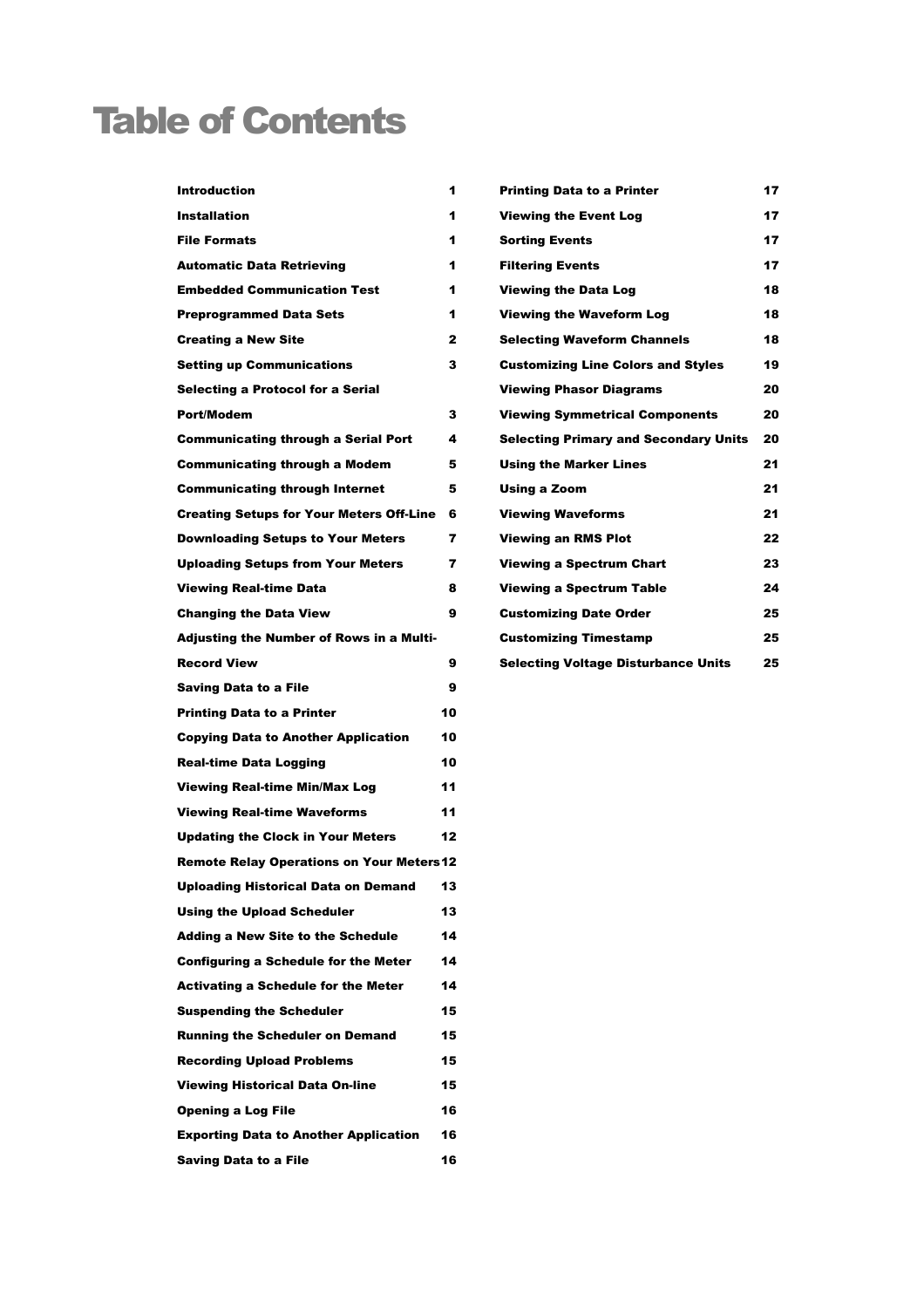## Introduction

The following paragraphs outline some of the differences between this version of PAS in comparison to previous versions you may have used.

#### <span id="page-2-0"></span>Installation

If you install the new PAS into the same directory where your current version of PAS is installed, it is recommended that you do not uninstall your old PAS before installing this version; otherwise, your present PAS configuration database will be destroyed. Your current configuration database and all data files you have are still functional in the new PAS.

#### <span id="page-2-1"></span>File Formats

Although PAS allows you to open ASCII log files created by previous PAS versions, and even to store data from the screen to ASCII files, most new features will only use the Microsoft Access .mdb database format. This format allows you to store different types of logs to a single database as separate tables, and makes it easy to transport your databases onto other PCs.

#### <span id="page-2-2"></span>Automatic Data Retrieving

PAS allows you to retrieve all data logs from your meters at once and store them to a database, either on demand or on a time basis (e.g., daily or weekly) using a predefined schedule.

#### <span id="page-2-3"></span>Embedded Communication Test

PAS incorporates the test features that were previously included in the DOS-based PComTest program, allowing you to test communication with your meters.

#### <span id="page-2-4"></span>Preprogrammed Data Sets

Any data sets you have prepared for the RT Data Monitor and RT Min/Max Log are still functional in the new PAS, although they need to undergo a simple procedure before you can use them: open the Data Set dialog and scroll through all active data sets, and then save them. Perform this procedure for both the RT Data Monitor and RT Min/Max Log.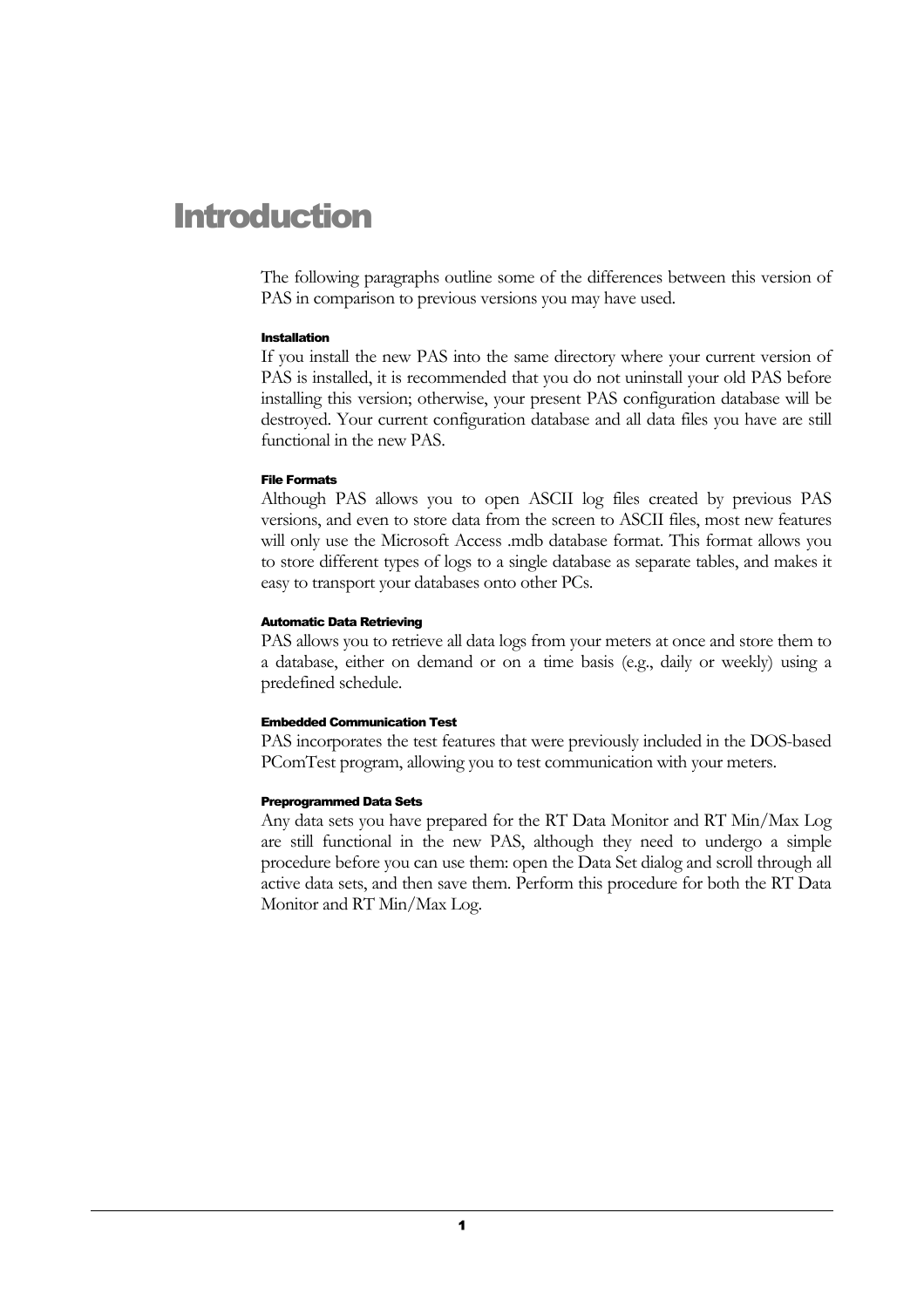1

## Communicating with Your Meters

### <span id="page-3-0"></span>Creating a New Site

*In order to communicate with your meters, you should create a separate site database for each one where all meter settings are stored. PAS keeps all site settings in a file with a name you give it and the extension .mdb. When you install PAS on your computer, a directory named "Sites" is created in the PAS installation directory. It is advised to keep all your site databases in this directory.* 

o create a new database for your meter, select 'Configuration' from the Tools menu, and then click 'Sites' at right on the 'Instrument Setup' tab. From the 'Look in' box, select the directory where a new database will be stored. Type a site name for your meter in the 'File name' box, click 'New', and then click 'OK'. You will see the selected site's name in the 'Site' box. As you create new databases, their names are added to the site list that you can browse from this box.  $\prod_{\rm fr}^{\rm o}$ 

| Select a site data base                                                               |                                                                                               |                   |                            |
|---------------------------------------------------------------------------------------|-----------------------------------------------------------------------------------------------|-------------------|----------------------------|
| Look in: Sites                                                                        |                                                                                               | <u>toja k</u> ipo |                            |
| D140<br>형<br>DefaultSite<br>PM091<br>UPM130<br><b>▼ PM170</b><br><mark>☞</mark> PM171 | <b>PM172</b><br>뻬<br>PM190<br>룅<br>PM191<br>$\approx$<br>™ PM192<br>☞ PM295<br><b>屋 PM296</b> |                   |                            |
| File name:                                                                            | <b>PM295</b>                                                                                  |                   |                            |
| Files of type:                                                                        | Site data base (".mdb)                                                                        |                   | OK                         |
| Comment:                                                                              |                                                                                               |                   | New<br>Duplicate<br>Cancel |

In the 'Model' box, select your meter model type, and in the 'Instrument Options' group boxes, specify the voltage and current input and analog output (if any)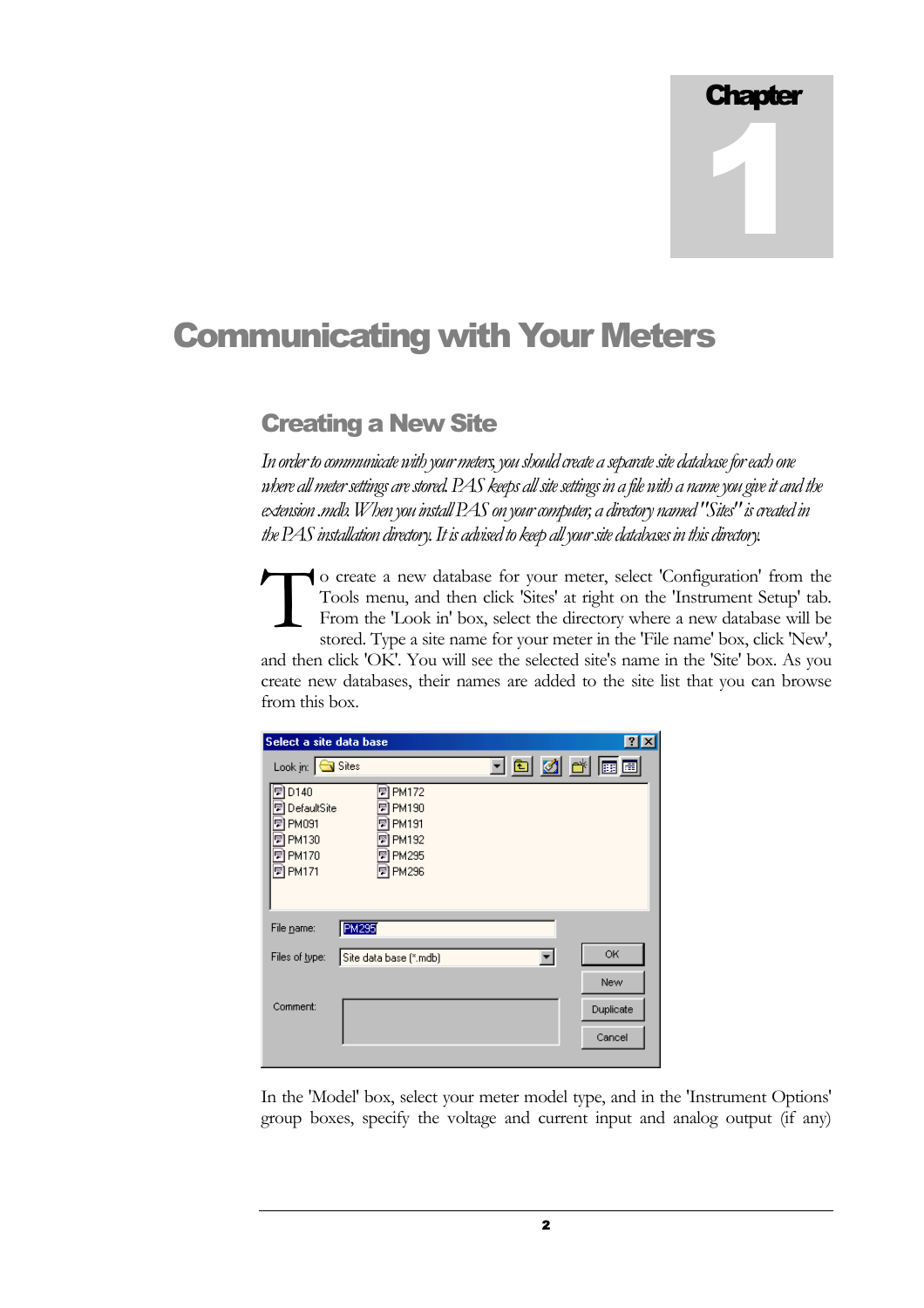options for your meter. If the meter has an onboard logging memory, select the correct memory module size for your meter.

| <b>Configuration</b>                          | $\vert x \vert$              |
|-----------------------------------------------|------------------------------|
| Instrument Setup   Connection                 |                              |
|                                               |                              |
| Site: PM295                                   | Model: PM295                 |
| Communication                                 | Instrument Options           |
| Serial Port / Modem Site<br><b>C</b> USB Port | Voltage Input: 120V          |
| C Internet Site                               | CT Secondary: 5A             |
| Address: 1<br>罡                               | 14 CT Secondary: 5A          |
| Sampling Rate: 1<br>중                         | Current Overrange: 20%       |
|                                               | Analog Output: 0-20 mA       |
| Comment:                                      | Analog Expander: 0-20 mA     |
|                                               | Memory Module: 512K<br>Sites |
|                                               |                              |
|                                               | OK<br>Cancel<br><b>Apply</b> |

You can add any comments to the 'Comments' box, such as meter location or any other data concerning this particular site.

You cannot change the site properties or communication settings when the 'On-line' button  $\mathcal{D}$  on the toolbar is checked. Uncheck it before entering the 'Configuration' dialogs. Note

### <span id="page-4-0"></span>Setting up Communications

Your meters can be connected to a PC through serial communications (directly to your PC RS-232 port, via the RS-485 to RS-232 converter, or through a modem), the Internet (using the SATEC ETC-2002 Network Communicator), or the USB port.

To provide PAS with information on your meter location, select 'Configuration' from the Tools menu. In the 'Communication' group on the 'Instrument Setup' tab, select the type of a connection for your meter, and set the device communication address you assigned to the meter. The 'Sampling Rate' box defines a rate at which PAS will update data on your screen when you continuously poll the meter in the PAS Data Monitor.

If you selected 'Serial Port/Modem Site', click on the 'Connection' tab to select a port on the PC through which PAS will communicate to your meter.

#### <span id="page-4-1"></span>Selecting a Protocol for a Serial Port/Modem

On the 'Connection' tab, click on 'Protocol' and select the communications protocol as you have selected in your meter.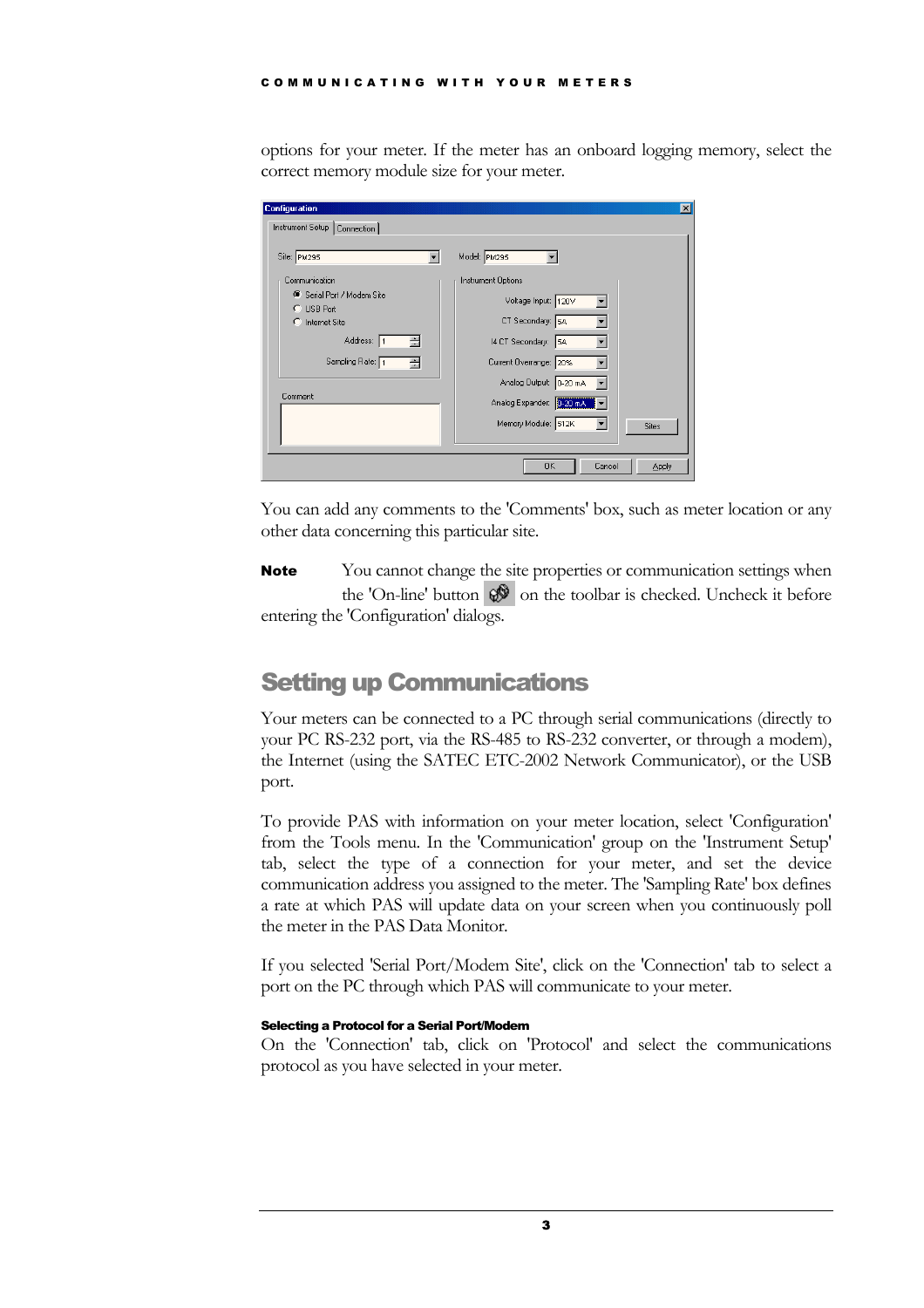| <b>Protocol Setup</b>            |  |
|----------------------------------|--|
| Response Time-out: 3000 - [ms]   |  |
| 그림<br>Break Time-out: 10<br>[ms] |  |
| Retries [ 1  5 ]: 1<br>싂         |  |
| Protocol: Modbus RTU<br>▾╎       |  |
|                                  |  |
| Cancel<br>ОK                     |  |

The remaining settings in this dialog do not normally need to be changed. The 'Response Time-out' box defines the maximum time in milliseconds that PAS will wait for the meter response before announcing a failure. When communicating through a modem, especially over long distances, this time may require some adjustment.

The 'Break Time-out' box defines the maximum idle time that PAS will wait after receiving the last message character to close a connection. This setting is important only when PAS is running the Modbus RTU or DNP3 protocol. It does not affect ASCII communications. The default value of 10 ms is usually sufficient for reliable communications, but it can be affected by the load on your PC. If there are many applications running on your PC, PAS might be prevented from responding to received characters fast enough, so it might close the communication while the meter is still transmitting its response message. If you frequently receive the message 'Communication failed', this could mean that 'Break Time-out' should be increased. Note that this time is added to the message transfer time, and increasing it excessively will slow communications.

The 'Retries' box defines the number of attempts that PAS will use to receive a response from the meter in the event the communication fails before announcing a communication failure.

#### <span id="page-5-0"></span>Communicating through a Serial Port

On the 'Connection' tab, select from the 'Device' box a COM port and click on 'Configure' to specify the baud rate and data format for the port. Choose the same baud rate and data format as you have set in the meter, and then click 'OK'.

| <b>Serial Port Setup</b>                      |  |
|-----------------------------------------------|--|
|                                               |  |
| Baud Rate: 19200<br>$\left\vert -\right\vert$ |  |
| Data Bits: 8                                  |  |
| Stop Bits: 1                                  |  |
| Parity: No Parity                             |  |
| OK<br>Cancel                                  |  |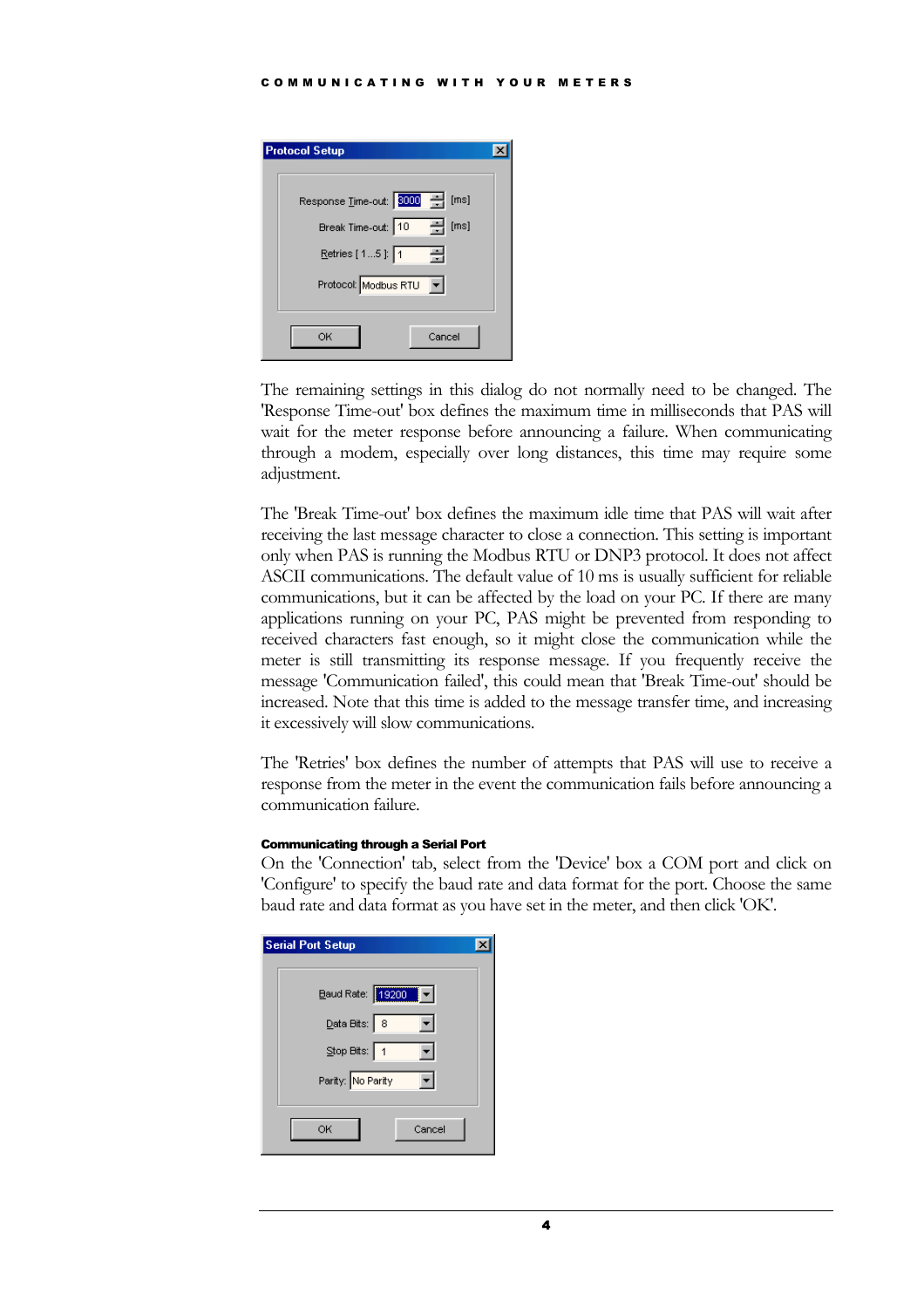#### <span id="page-6-0"></span>Communicating through a Modem

On the 'Connection' tab, select in the 'Device' box a local modem installed on your PC through which you will communicate to your meter. Click on 'Phones' to add the phone number of the remote modem to the phone list. Type the phone number in the 'Phone number' box, add comments if you desire, click 'Add', and then click 'OK'. In the 'Phone number' box on the 'Connection' pane, select the phone number from the list. Click 'OK'.

#### <span id="page-6-1"></span>Communicating through Internet

Click on the 'Connection' tab. Click on the 'IP address' and type in the IP address of the ETC-2002 Network Communicator to which your meter is connected. In the 'Protocol' box, select communications protocol that you set in the meter. Type the TCP port number for your protocol in the 'Host Port' box. Use the following table to correctly select the TCP port for your protocol:

 Modbus RTU - 502 DNP3 - 20000 SATEC ASCII - 5002

If you wish, adjust the time that PAS waits for a connection before announcing an error and the number of retries PAS will use to receive a response from the meter if communications fail.

| <b>Configuration</b>                            |                                    |
|-------------------------------------------------|------------------------------------|
| Instrument Setup Connection                     |                                    |
| Internet                                        |                                    |
| C Domain Name:                                  |                                    |
|                                                 |                                    |
| <b>IP Address</b><br>G                          | $=$ [sec]<br>Wait for answer: 30   |
| 168 . 192 . 0 . 214                             | Retries [15]: 1<br>$\equiv$        |
|                                                 |                                    |
| Host Port 502<br>품                              | Protocol: Modbus RTU               |
| Serial Port / Modem-                            |                                    |
| Device: Novatel Wireless Serial Wireless IP M > | Configure<br>Protocol<br>Remote    |
|                                                 |                                    |
| Phone Number:                                   | <b>Connect</b><br>Phones<br>Hangup |
|                                                 |                                    |
|                                                 | OK<br>Cancel<br><b>Apply</b>       |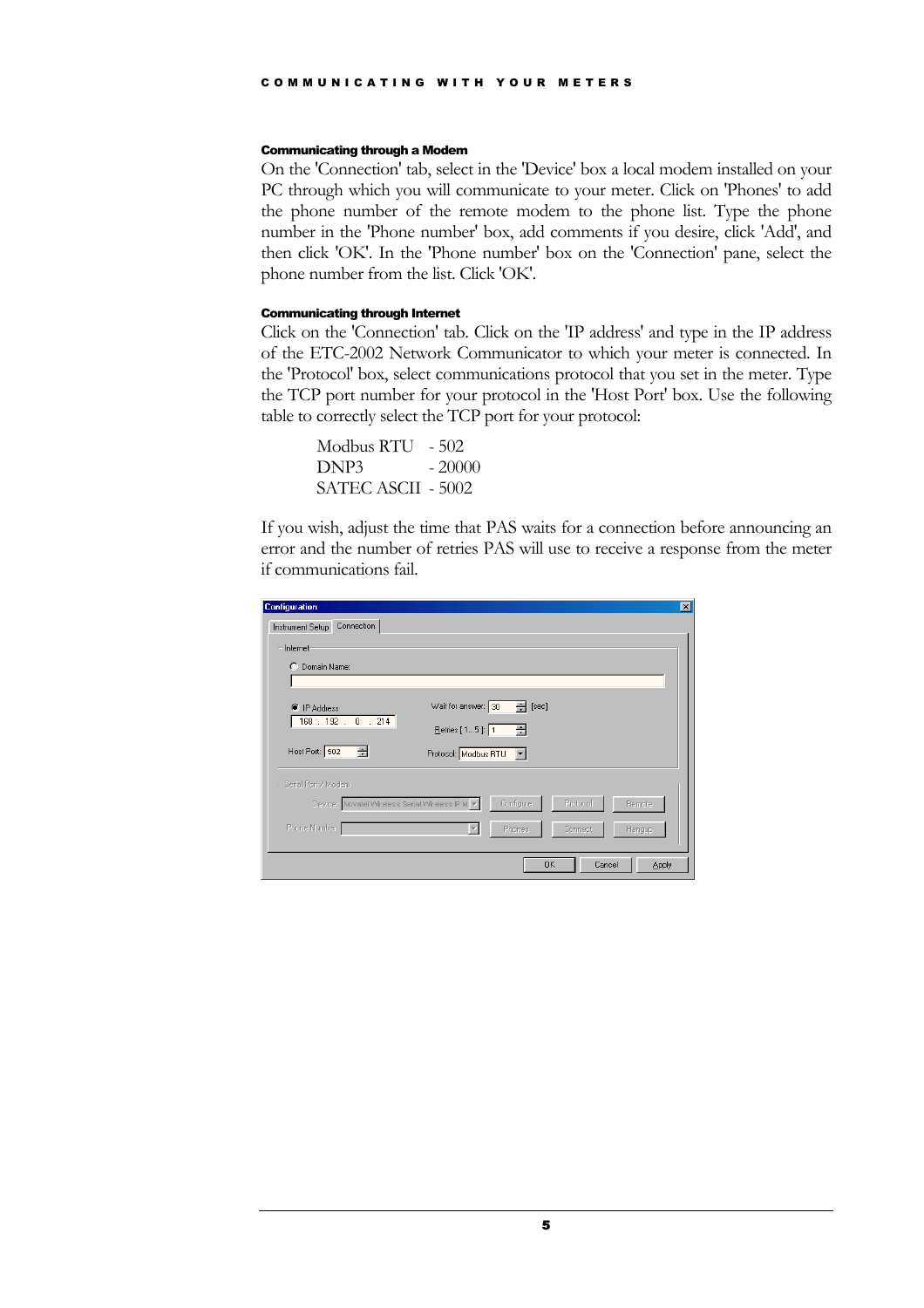## Programming Your Meters

### <span id="page-7-0"></span>Creating Setups for Your Meters Off-Line

*PAS allows you to prepare setup data for your meters off-line without the need to have the meter connected to your PC. You can save these data in the meter's site database, and then recall and download it to the meter when you have the meter on-line.* 

o prepare a setup for your meter, select a meter site from the list box on the toolbar, and then select the desired setup group from the 'Meter Setup' menu. the toolbar, and then select the desired setup group from the 'Meter Setup' menu.

Click on the tab with the name of the setup you want to create and fill in the boxes with the desired configuration data for your meter.

| <b>Pulsing Outputs</b>       | Digital Inputs             |         | Pulse/Event Counters              | Periodic Timers |
|------------------------------|----------------------------|---------|-----------------------------------|-----------------|
| <b>Basic Setup</b>           | Event/Alarm Setpoints      |         | Analog Outputs                    | Analog Expander |
|                              |                            |         |                                   |                 |
|                              | <b>Basic Configuration</b> |         | Demand Setup                      |                 |
| Wiring Mode                  |                            | 4LN3    | Power Demand Period [min]         | 15              |
| PT Ratio                     |                            | 20.0    | Number of Demand Periods          | 1               |
| CT Primary Current [A]       |                            | 400     | Power Thermal Time Constant [sec] | 195.4           |
| 14 CT Primary Current [mA/A] |                            | 400     | Volt/Ampere Demand Period [sec]   | 900             |
| <b>VDC Offset</b>            |                            | 0       | Amp. Thermal Time Constant [sec]  | 390.9           |
| <b>VDC Full Scale</b>        |                            | 100     |                                   |                 |
| Maximum Demand Load Current  |                            | 0       |                                   |                 |
| Nominal Frequency            |                            | 50      |                                   |                 |
| Averaging Buffer Size        |                            | 8       |                                   |                 |
| Enable/Disable Reset         |                            | Enable  |                                   |                 |
| $Q$ pen                      | Save as                    | Default | Print<br>Send                     | <b>Receive</b>  |
|                              |                            |         |                                   |                 |

After you have completed the setup, click on the 'Save as...' button. The name of the selected site database appears in the 'File name' box by default. If you want to save your setup into another site database, select it from the file pane. Click on 'OK'.

6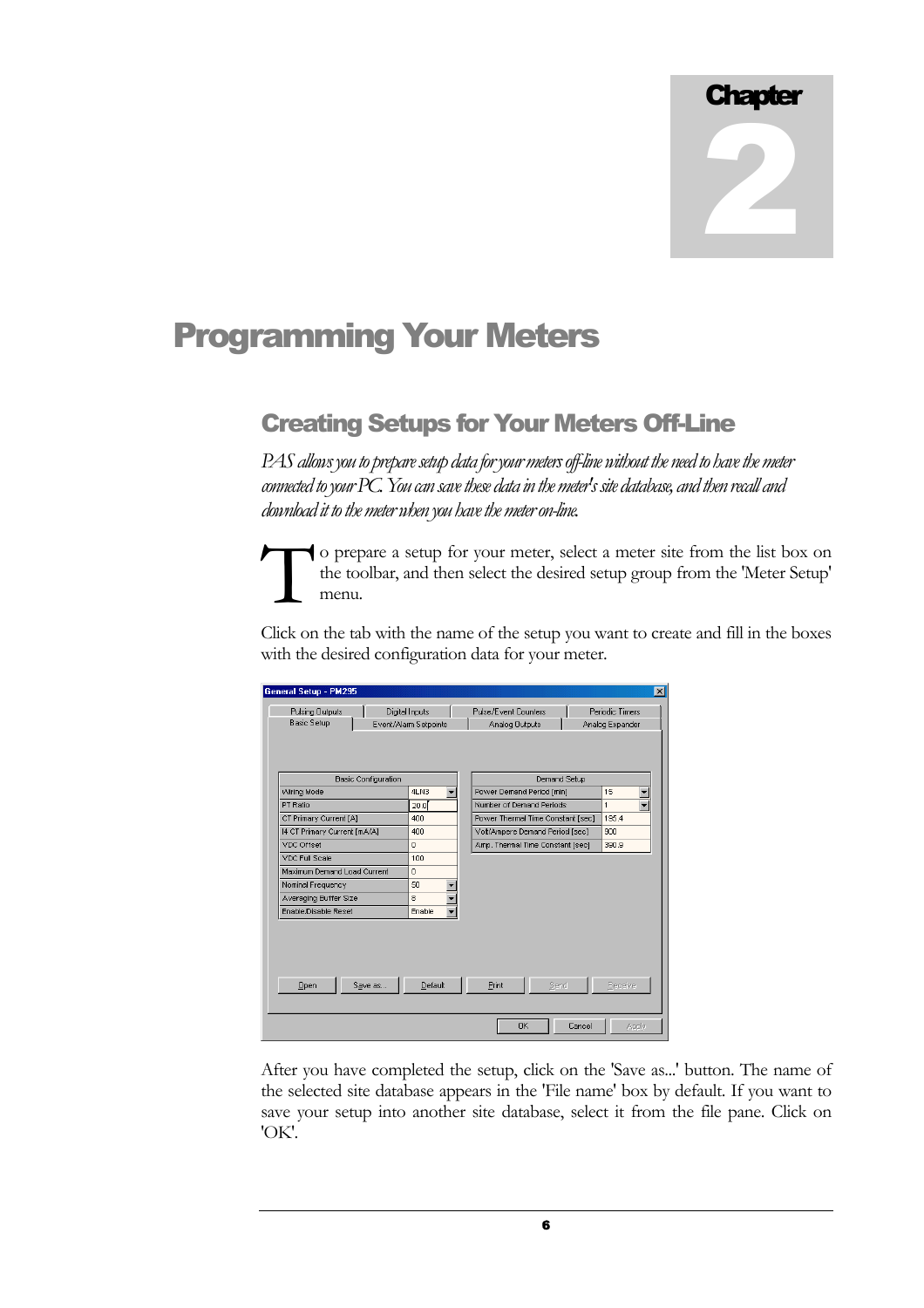PAS uses the Basic Setup data as a reference in all setup dialogs. Create the Basic Setup configuration for your meter first and save it to the site database before preparing other meter setups. Note

If you want to reuse setups from another site, you can simply copy setups from that site to your present site database. Click 'Open', select the desired site database, and then click 'OK'. The opened setup will be copied to your site database.

You can also copy all setups from one site database into another site's database. Select a meter site from the list box on the toolbar from which you want to reproduce setups, and then select 'Copy to...' from the 'Meter Setup' menu. Select the site database to which to copy setups from the present database, and then click 'OK'.

## <span id="page-8-0"></span>Downloading Setups to Your Meters

*PAS allows you to update each setup in your meter one at time or to download all setups together from the site database.* 

 $\blacksquare$  o update a particular setup in your meter, check the 'On-line' button on the toolbar, select a meter site from the list box on the toolbar, and then select the desired setup group from the 'Meter Setup' menu. Click on the pane with the name of the setup you want to download to the meter, and then select the desired setup group from the 'Meter Setup' menu. Click on the pane with the name of the setup you want to download to the meter, an click 'Send'.

To download all setups to your meter at once, check the 'On-line' button  $\mathcal{Q}^{\mathcal{P}}$  on the toolbar, select a meter site from the list box on the toolbar, and then select 'Download Setups' from the 'Meter Setup' menu. Reply 'Yes' to the PAS warning message.

## <span id="page-8-1"></span>Uploading Setups from Your Meters

*PAS allows you to update the site databases with the setups currently presented in your meters.* 

The upload the setups from the meter to the site database, check the 'Online' button  $\bigcirc$  on the toolbar, select a meter site from the list box on the toolbar, and then select 'Upload Setups' from the 'Meter Setup' menu.<br> line' button  $\mathcal{O}$  on the toolbar, select a meter site from the list box on the toolbar, and then select 'Upload Setups' from the 'Meter Setup' menu. Reply 'Yes' to the PAS warning message.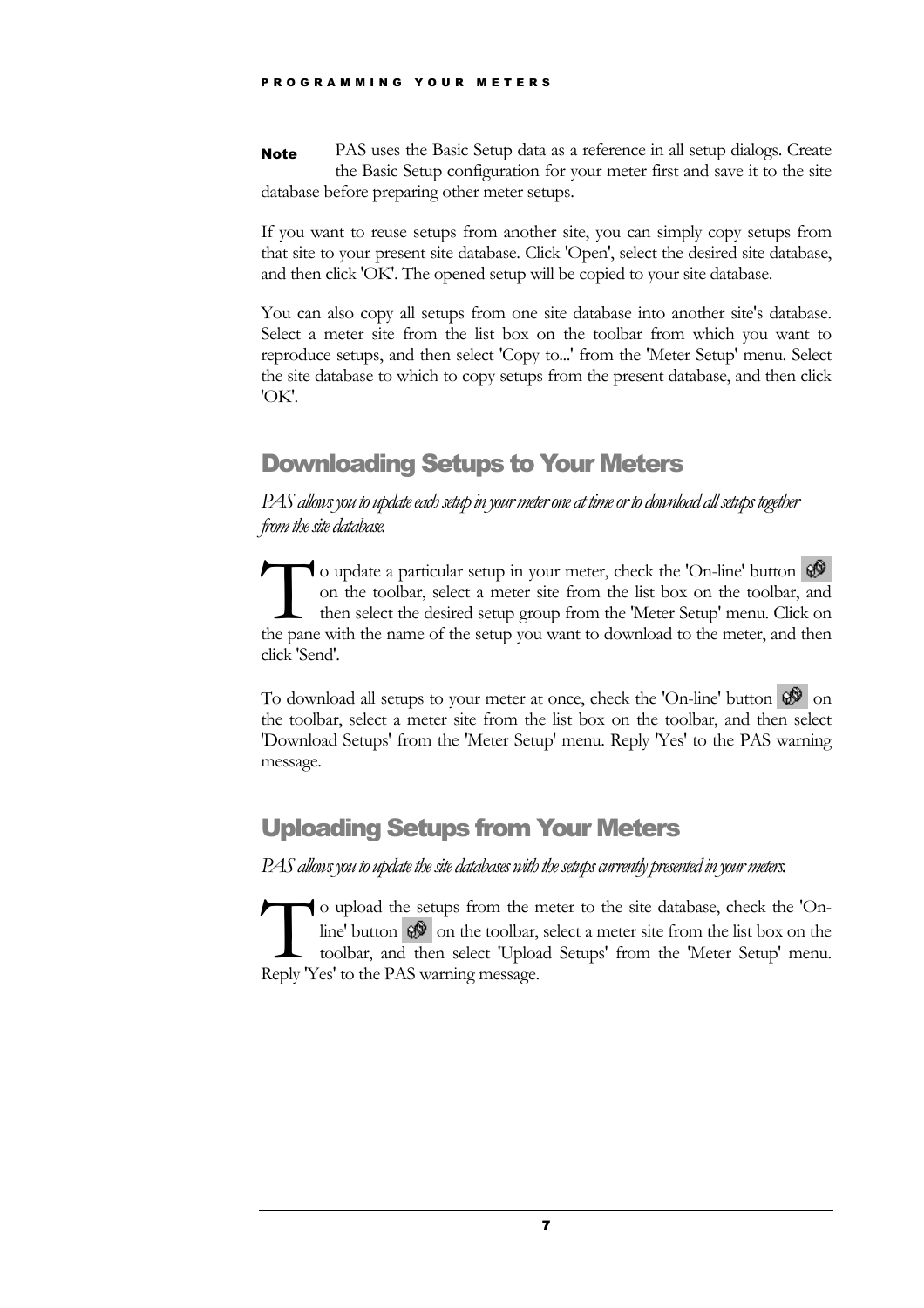## Monitoring Your Meters

### <span id="page-9-0"></span>Viewing Real-time Data

*Real-time data can be continuously retrieved from your meters and updated on the screen at a rate you defined in the Instrument Setup.* 

o poll your instrument, select a meter site from the list box on the toolbar, select 'RT Data Monitor' from the 'Monitor' menu, and then select a data set you want to view. To i sel

PAS supports 33 programmable data sets each consisting of up to 40 data parameters. Set 0 is intended for old SATEC meters, such as PM170, PM270, PM290, which have a limited number of parameters. To re-organize data sets, select 'Data Set' from the 'Monitor' menu or click on the button  $\Box$  on the toolbar. You will see some predefined data sets and others which are empty. You can freely modify both to organize data in sets that will be convenient for you to use.

| Set # $11$      | H               |                          | <b>REAL-TIME MEASUREMENTS</b>    |                          |     |                 |                          |                                         |       |
|-----------------|-----------------|--------------------------|----------------------------------|--------------------------|-----|-----------------|--------------------------|-----------------------------------------|-------|
| No.             | Group           |                          | Parameter                        |                          | No. | Group           |                          | Parameter                               | Clear |
| $\mathbf{1}$    | RT PHASE        |                          | $\blacktriangleright$ V1/L12 RT  | $\overline{\phantom{a}}$ | 21  | <b>RT PHASE</b> | ۰                        | I THD V3 RT<br>$\overline{\phantom{a}}$ |       |
| $\overline{2}$  | RT PHASE        |                          | $\blacktriangledown$ V2/L23 RT   |                          | 22  | <b>RT PHASE</b> | $\overline{\phantom{a}}$ | $\overline{\phantom{a}}$<br>I THD 11 RT | Copy  |
| 3               | RT PHASE        |                          | $\blacktriangleright$ V3/L31 RT  |                          | 23  | <b>RT PHASE</b> | $\overline{\phantom{a}}$ | THD I2 RT                               | Paste |
| $\overline{4}$  | RT PHASE        |                          | $\overline{\mathbf{r}}$ in RT    |                          | 24  | <b>RT PHASE</b> | ▼                        | THD I3 RT                               |       |
| 5               | RT PHASE        |                          | $-$ 12 RT                        |                          | 25  | <b>RT PHASE</b> |                          | $\blacktriangleright$ KF I1 RT          |       |
| 6               | RT PHASE        | ▼                        | 13 RT                            |                          | 26  | <b>RT PHASE</b> | ▼                        | $\overline{\phantom{0}}$<br>KF 12 RT    |       |
|                 | <b>RT PHASE</b> |                          | KVV1 RT                          |                          | 27  | <b>RT PHASE</b> |                          | $\blacktriangleright$ KF I3 RT          |       |
| 8               | RT PHASE        |                          | KVV2 RT                          |                          | 28  | <b>RT TOTAL</b> |                          | KAV TOT RT                              |       |
| 9               | RT PHASE        | $\overline{\phantom{0}}$ | KW3 RT                           |                          | 29  | <b>RT TOTAL</b> | $\overline{\phantom{a}}$ | kvar TOT RT                             |       |
| 10 <sup>1</sup> | RT PHASE        |                          | kvar1 RT                         |                          | 30  | <b>RT TOTAL</b> |                          | KVA TOT RT                              |       |
| 11              | RT PHASE        |                          | kvar2 RT                         |                          | 31  | <b>RT TOTAL</b> | ▼                        | PF TOT RT                               |       |
| 12              | <b>RT PHASE</b> |                          | $\blacktriangleright$ kvar3 RT   |                          | 32  | <b>RT TOTAL</b> |                          | $\blacktriangleright$ PF LG TOT RT      |       |
| 13              | RT PHASE        |                          | kVA1 RT                          |                          | 33  | RT TOTAL        | ▼                        | PF LD TOT RT                            |       |
| 14              | RT PHASE        |                          | l kVA2 RT                        |                          | 34  | <b>RT AUX</b>   |                          | $\blacktriangleright$   14 RT           |       |
| 15              | RT PHASE        |                          | KVA3 RT                          |                          | 35  | RT AUX          | $\overline{\phantom{a}}$ | In RT                                   |       |
| 16              | RT PHASE        |                          | $\overline{\mathbf{r}}$   PF1 RT |                          | 36  | <b>RT AUX</b>   | $\overline{\phantom{a}}$ | <b>FREQ RT</b>                          |       |
| 17              | <b>RT PHASE</b> | $\overline{\phantom{a}}$ | PF2 RT                           |                          | 37  | <b>RT AUX</b>   | ▼                        | II V UNB% RT                            |       |
| 18              | RT PHASE        |                          | PF3 RT                           |                          | 38  | <b>RT AUX</b>   |                          | II UNB% RT                              |       |
| 19              | RT PHASE        | $\overline{\phantom{a}}$ | I THD V1 RT                      |                          | 39  | <b>NONE</b>     | $\blacktriangledown$     | <b>NONE</b>                             |       |
| 20              | RT PHASE        |                          | THD V2 RT                        |                          | 40  | <b>NONE</b>     | $\overline{\phantom{a}}$ | <b>NONE</b>                             |       |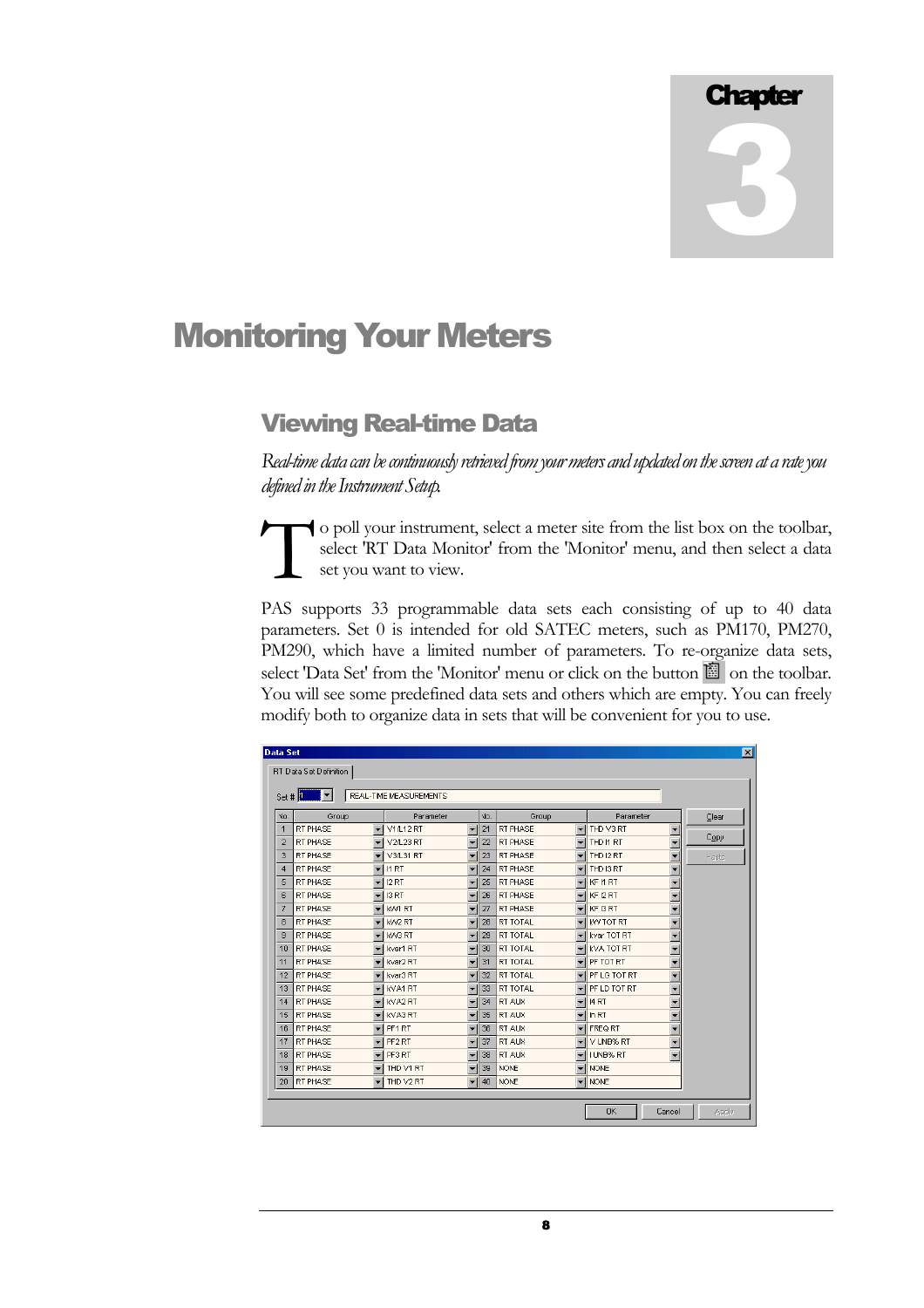#### MONITORING YOUR METERS

To run data polling, check the 'On-line' button  $\mathcal{D}$  on the toolbar, and then click on either the 'Single poll' button  $\mathbf{W}$  or 'Continuous poll' button  $\mathbf{W}$ . When in continuous poll, you can stop it by clicking on the 'Stop' button  $\mathbf{x}$ .

|                | RT Data Monitor Set 1 - PM295 |                  |                                                                                        |                  |       |       |       |        | $  \mathbb{Z}$ $\times$ |  |
|----------------|-------------------------------|------------------|----------------------------------------------------------------------------------------|------------------|-------|-------|-------|--------|-------------------------|--|
| No             | Date/Time                     | <b>V1/L12 RT</b> | PM295 Data Monitor Set #1 REAL-TIME MEASUREMENTS 13/11/02 23:19:17<br><b>V2A.23 RT</b> | <b>V3A.31 RT</b> | II RT | 12 RT | 13 RT | KW1 RT | KVV2 RT                 |  |
| $\mathbf{1}$   | 13/11/02 23:19:08             | 23584            | 23584                                                                                  | 23584            | 2314  | 2305  | 2305  | 54671  | 54360                   |  |
| $\overline{2}$ | 13/11/02 23:19:09             | 23672            | 23584                                                                                  | 23584            | 2305  | 2305  | 2305  | 54515  | 54412                   |  |
| 3              | 13/11/02 23:19:10             | 23584            | 23584                                                                                  | 23584            | 2314  | 2305  | 2305  | 54515  | 54567                   |  |
| $\overline{4}$ | 13/11/02 23:19:11             | 23672            | 23584                                                                                  | 23584            | 2314  | 2305  | 2305  | 54774  | 54515                   |  |
| 5              | 13/11/02 23:19:12             | 23672            | 23584                                                                                  | 23584            | 2314  | 2305  | 2305  | 54826  | 54515                   |  |
| 6              | 13/11/02 23:19:13             | 23672            | 23584                                                                                  | 23672            | 2314  | 2305  | 2305  | 54671  | 54515                   |  |
| z              | 13/11/02 23:19:14             | 23584            | 23584                                                                                  | 23584            | 2305  | 2305  | 2305  | 54463  | 54463                   |  |
| 8              | 13/11/02 23:19:15             | 23672            | 23584                                                                                  | 23584            | 2305  | 2305  | 2305  | 54567  | 54515                   |  |
| $\mathbf{q}$   | 13/11/02 23:19:16             | 23672            | 23672                                                                                  | 23584            | 2314  | 2305  | 2305  | 54878  | 54567                   |  |
| 10             | 13/11/02 23:19:17             | 23672            | 23584                                                                                  | 23584            | 2314  | 2305  | 2305  | 54671  | 54463                   |  |
|                |                               |                  |                                                                                        |                  |       |       |       |        |                         |  |
|                |                               |                  |                                                                                        |                  |       |       |       |        |                         |  |
|                |                               |                  |                                                                                        |                  |       |       |       |        |                         |  |
| $\blacksquare$ |                               |                  |                                                                                        |                  |       |       |       |        |                         |  |
| Ready          |                               |                  |                                                                                        |                  |       |       |       |        |                         |  |
|                |                               |                  |                                                                                        |                  |       |       |       |        |                         |  |
|                |                               |                  |                                                                                        |                  |       |       |       |        |                         |  |
|                |                               |                  |                                                                                        |                  |       |       |       |        |                         |  |
|                |                               |                  |                                                                                        |                  |       |       |       |        |                         |  |
|                |                               |                  |                                                                                        |                  |       |       |       |        |                         |  |
|                |                               |                  |                                                                                        |                  |       |       |       |        |                         |  |
|                |                               |                  |                                                                                        |                  |       |       |       |        |                         |  |

You can open as many data monitor windows as you want, either for different sites, or for the same site using different data sets.

When you open a data monitor window, it is linked both to the current site and to the selected data set. If you select another site from the site list, this does not affect the open data monitor windows. They are still linked to the sites for which they were created. Note

#### <span id="page-10-0"></span>Changing the Data View

PAS can display data in either a single record or multi-record view. To change the view, click with the right mouse button on the Data Monitor window and select either 'Wrap' to see a single record, or 'UnWrap' to go to the multi-record view.

#### <span id="page-10-1"></span>Adjusting the Number of Rows in a Multi-Record View

Click with the right mouse button on the Data Monitor window and select 'Options'. Adjust the number of records you want to see in the window, and then click 'OK'. When the number of retrieved records exceeds the number of rows in the window, the window will scroll up so that older records will be erased.

#### <span id="page-10-2"></span>Saving Data to a File

You can save retrieved data to a file for later analysis. Click on the 'Save' button . Select the type of a file in which you want to keep the data. The choices are the ASCII \*.dtl file and the \*.mdb database. The ASCII files can hold only data of one type, while the .mdb file can hold all types of data in a single database, both real-time and historical data.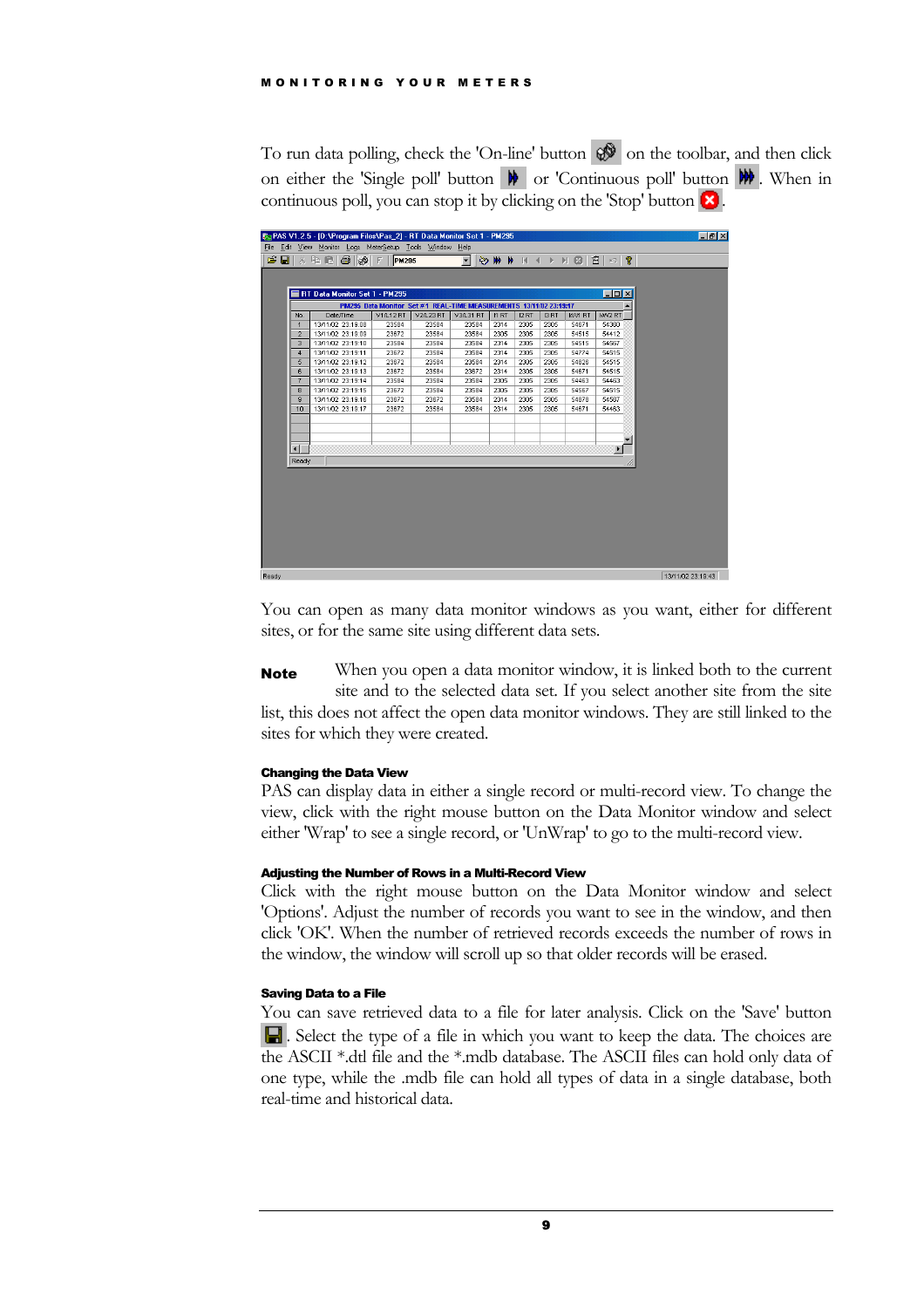#### MONITORING YOUR METERS

Select a directory where you want your log files to be kept. To avoid confusion, do not store data files into the 'Sites' directory where site databases are located.

Select an existing file or type the name for a new file, and then click 'Save'.

#### <span id="page-11-0"></span>Printing Data to a Printer

To print retrieved data to a printer, click the print button  $\bigcirc$  on the toolbar, select a printer and click 'OK'. If you want to check how your document appears on the printed page, select 'Print Preview' from the 'File' menu.

#### <span id="page-11-1"></span>Copying Data to Another Application

You can copy the entire data table or a part of a table into the Clipboard or into another application such as Microsoft Excel or Word in order to prepare your report.

Click with the right mouse button on the Data Monitor window and choose 'Select All', or click on the upper-left corner of the data table (where the 'No.' label is displayed). Click with the right mouse button on the Data Monitor window again and choose 'Copy' or click the 'Copy' button  $\Box$  on the toolbar. Run an application to where you want to copy data, position cursor at the correct place, and then click the 'Paste' button  $\Box$  on the application's toolbar or select 'Paste' from the 'Edit' menu.

If you want only a part of data to be copied, select with the mouse cursor while holding the left mouse button the rows or columns in the table you want to copy, and then click the 'Copy' button  $\Box$  on the toolbar.

#### <span id="page-11-2"></span>Real-time Data Logging

PAS allows you to log polled data records to a database automatically at the time it updates the Data Monitor window on the screen.

To setup the real-time logging options:

1. Open the Data Monitor window.

2. Click on the 'RT Logging On/Off'  $\bullet$  button on the toolbar, or select 'RT Logging Options' from the 'Tools' menu.

3. Select an existing database, or type the name for a new database and select a directory where you want to save it.

4. Select the number of tables, and the number of records in each table you want recorded.

5. Adjust the file update rate for automatic recording. It must be a multiple of the sampling rate that you defined in the Instrument Setup dialog.

6. Click Save.

When you run real-time data polling, PAS automatically saves retrieved records to the database at the rate you specified. The 'RT Logging On/Off' button  $\ddot{\bullet}$  on the toolbar should be checked all the time to allow PAS to perform logging. You can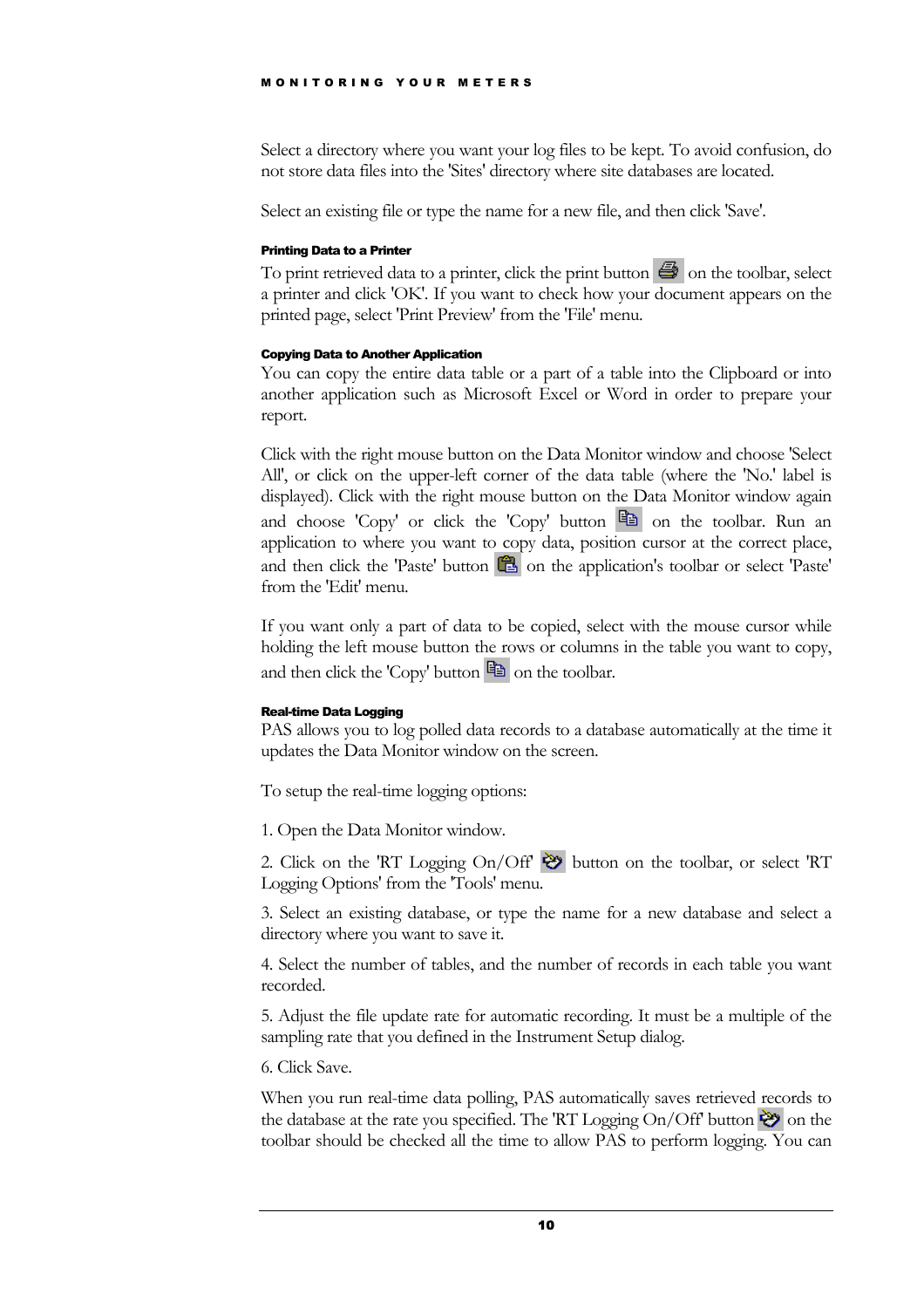suspend logging by un-checking this button, and then resume logging by checking it again.

## <span id="page-12-0"></span>Viewing Real-time Min/Max Log

o retrieve the real-time Min/Max log data from the meter, select a meter site from the list box on the toolbar, select 'RT Min/Max Log' from the 'Monitor' menu, and then select a data set you want to view. To site<br>T site<br>'M

PAS supports nine programmable data sets each consisting of up to 40 data parameters. To re-organize data sets, select 'Data Set' from the 'Monitor' menu or click the button  $\Box$  on the toolbar. You will see some predefined data sets and others being empty. You can freely modify both to organize data in sets that will be convenient for you to use.

To retrieve the selected Min/Max log data, check the 'On-line' button  $\mathcal{D}$  on the toolbar, and then click on the 'Single poll' button  $\mathbf{\mathcal{W}}$ 

You can save retrieved data to a file or print it in the same manner as described in the previous section.

## <span id="page-12-1"></span>Viewing Real-time Waveforms

o retrieve the real-time waveforms from the meter, select a meter site from the list box on the toolbar, and then select 'RT Waveform Monitor' from the 'Monitor' menu.  $\sum_{\text{the}}$ 

To run polling waveforms, check the 'On-line' button  $\mathcal{D}$  on the toolbar, and then click on either the 'Single poll' button  $\mathbf{W}$  or 'Continuous poll' button  $\mathbf{W}$ . When in continuous poll, you can stop it by clicking on the 'Stop' button  $\mathbf{\times}$ .

By default, PAS retrieves six 4-cycle waveforms (V1-V3 and I1-I3) sampled at a rate of 128 samples per cycle. If you want to retrieve waveforms only for selected phases, select 'Customize' from the 'Tools' menu, click on the 'Preferences' tab, check phases you want polled, and then click 'OK'.

Retrieved waveforms can be viewed in different windows as overlapped or nonoverlapped waveforms, as RMS cycle-by-cycle plot, or as a harmonic spectrum chart or table. For information on using different waveform views, see Chapter 5.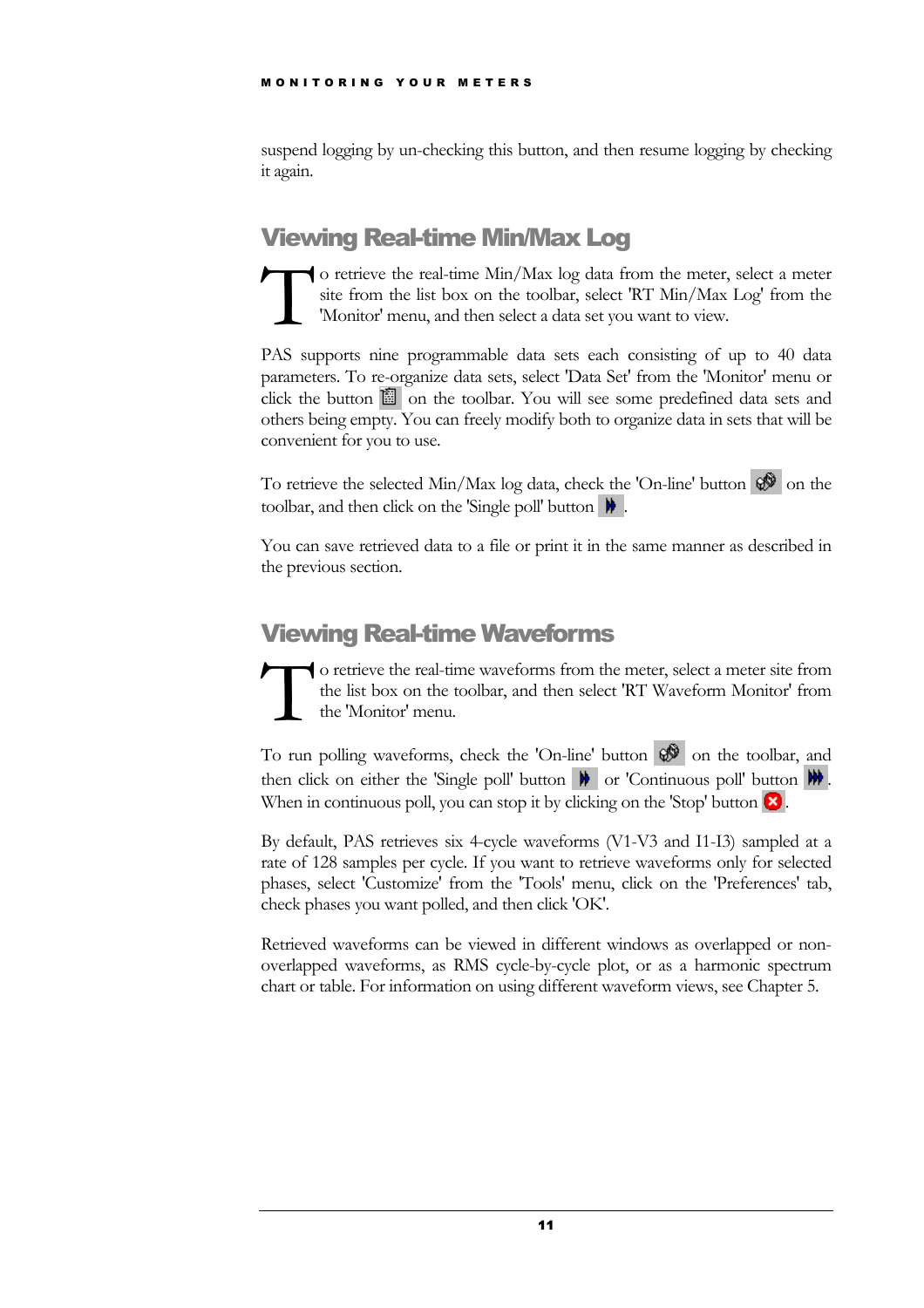## <span id="page-13-0"></span>Updating the Clock in Your Meters

o update clock (RTC) in the meter, select a meter site from the list box on the toolbar, check the 'On-line' button  $\mathcal{D}$  on the toolbar, and then select 'RTC ' from the 'Monitor' menu.  $\prod_{\substack{\text{the }\\ \text{R}'}}$ 

The RTC dialog displays the current PC time and the time in the meter. To synchronize the meter clock with the PC time, click 'Set'.

## <span id="page-13-1"></span>Remote Relay Operations on Your Meters

o perform remote control operations on the relays, or to check their present status, select a meter site from the list box on the toolbar, check the 'On-line' button  $\mathcal{R}$  on the toolbar, and then select 'Remote Control' o perform remo<br>present status, sel<br>the 'On-line' butter<br>from the 'Monitor' menu.

The dialog shows you present forced relay status. To force a relay to operate or release, select a command for the relay and click 'Send'.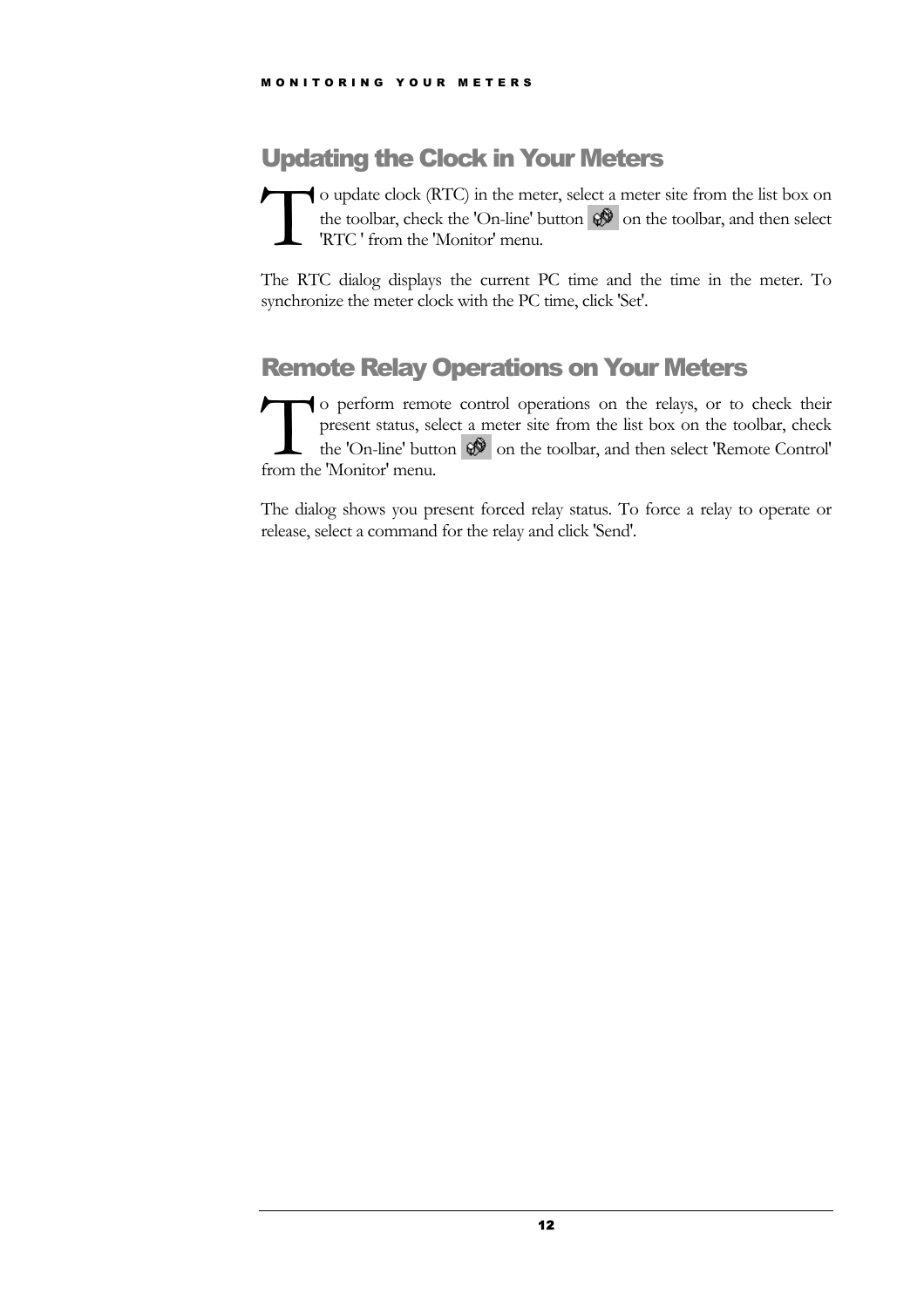# Retrieving Historical Data from Your Meters

*If your meter has on-board logging capabilities, you can retrieve the historical logs from the meter and save them to the database for later analysis. This can be done in two ways. The first is uploading historical data on demand at any time you need them. The second is using the upload scheduler that runs at predefined intervals on your schedule, for example, daily, weekly or monthly. Historical logs are stored as separate tables to the .mdb databases.* 

## <span id="page-14-0"></span>Uploading Historical Data on Demand

o retrieve the historical logs from your meter, select a meter site from the list box on the toolbar, check the 'On-line' button  $\mathcal{P}$  on the toolbar, and then select 'Upload Logs' from the 'Logs' menu.  $\sum_{\text{hist}}$ 

Click the 'Select logs' button, check boxes for logs you want to upload from the meter, and then click 'OK'.

If you leave the box named 'Do not scan entire file' checked with the PM171 or PM295 meters, PAS will retrieve only new records that have not yet been read. In the event the historical files have been read from another PC, PAS might skip the last read records and you will miss data. Check this box with caution only if you are sure that your meter may not be accessed from another PC. Note

Select an existing database, or type the name for a new database and select a directory where you want to save it, and then click 'OK'.

## <span id="page-14-1"></span>Using the Upload Scheduler

o setup the Upload Scheduler, select 'Upload Scheduler' from the 'Logs' menu.  $\int_{-\infty}^{\infty}$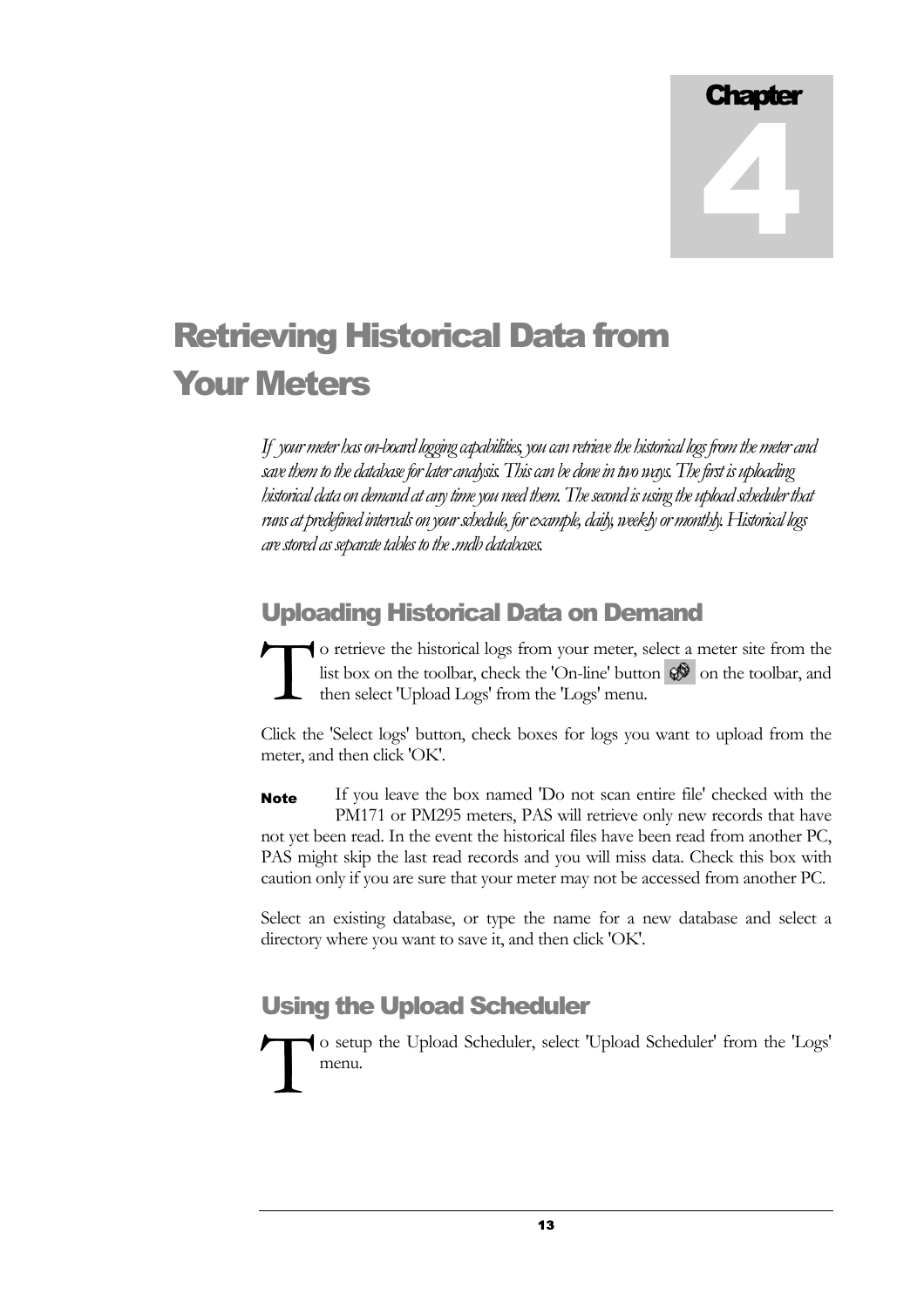#### <span id="page-15-0"></span>Adding a New Site to the Schedule

Click 'Add Site', select the site database for which you want to organize the schedule, and then click 'OK'.

#### <span id="page-15-1"></span>Configuring a Schedule for the Meter

Click 'Configure' or double click with the left mouse button on the site row. Click on the 'Select logs' button, check boxes for logs you want to upload on a schedule from the meter, and then click 'OK'. Pay attention to the Note in the previous section.

| <b>Select Logs</b> |                                                 |                                  |        |  |
|--------------------|-------------------------------------------------|----------------------------------|--------|--|
|                    |                                                 |                                  |        |  |
|                    | □ Check All □ □ Clear All                       |                                  |        |  |
|                    | $\nabla$ Event Log                              |                                  |        |  |
|                    | $\Box$ SOE Log $\Box$ PQ Log                    |                                  |        |  |
|                    | Data Log                                        |                                  |        |  |
| 1⊽ ⊽               |                                                 | $\nabla$ 2 $\nabla$ 3 $\nabla$ 4 |        |  |
| ি ১                |                                                 | $R = \nabla$ 7 $R = 8$           |        |  |
|                    | $\nabla$ 9 $\nabla$ 10 $\nabla$ 11 $\nabla$ 12  |                                  |        |  |
|                    | $\nabla$ 13 $\nabla$ 14 $\nabla$ 15 $\nabla$ 16 |                                  |        |  |
|                    |                                                 | Waveform Log ~                   |        |  |
|                    | $\nabla$ 1 $\nabla$ 2 $\Gamma$ 3 $\Gamma$ 4     |                                  |        |  |
| Γ5.                |                                                 | $\Box$ 6 $\Box$ 7 $\Box$         | 厂8     |  |
|                    | □ Do not scan entire file                       |                                  |        |  |
|                    |                                                 |                                  | Cancel |  |

| Configure - PM295     |                                         |
|-----------------------|-----------------------------------------|
| Schedule <sup>-</sup> |                                         |
| <b>©</b> Daily        | Start time 00:00                        |
|                       | C Weekly Day of week Sunday             |
|                       | C Monthly Day of month 1                |
| Attempts              |                                         |
| Number 1              | Delay between<br>00:10<br>吾<br>attempts |
| RTC Synchronization   |                                         |
| $\nabla$ Enable       | Password                                |
|                       | Select Logs                             |
| OK                    | Cancel                                  |

Select a daily, weekly or monthly schedule, and adjust the start time for uploading. Select the number of attempts to upload data in the event of temporary communication problems or unavailability of your meter, and the delay between attempts in minutes and seconds.

If you want to use this schedule to synchronize the clock in the meter with the PC time, check the 'RTC Synchronization Enable' box. If your meter is secured by the communications password, type in the password you set in the meter to allow PAS to update the clock.

After you have configured a schedule for the site, click 'OK'.

Click 'Browse' at right and select an existing database for storing retrieved data, or type the name for a new database and select a directory where you want to save it, and then click 'OK'.

#### <span id="page-15-2"></span>Activating a Schedule for the Meter

To activate a schedule for the meter, check the 'Enabled' box at left on the meter site row.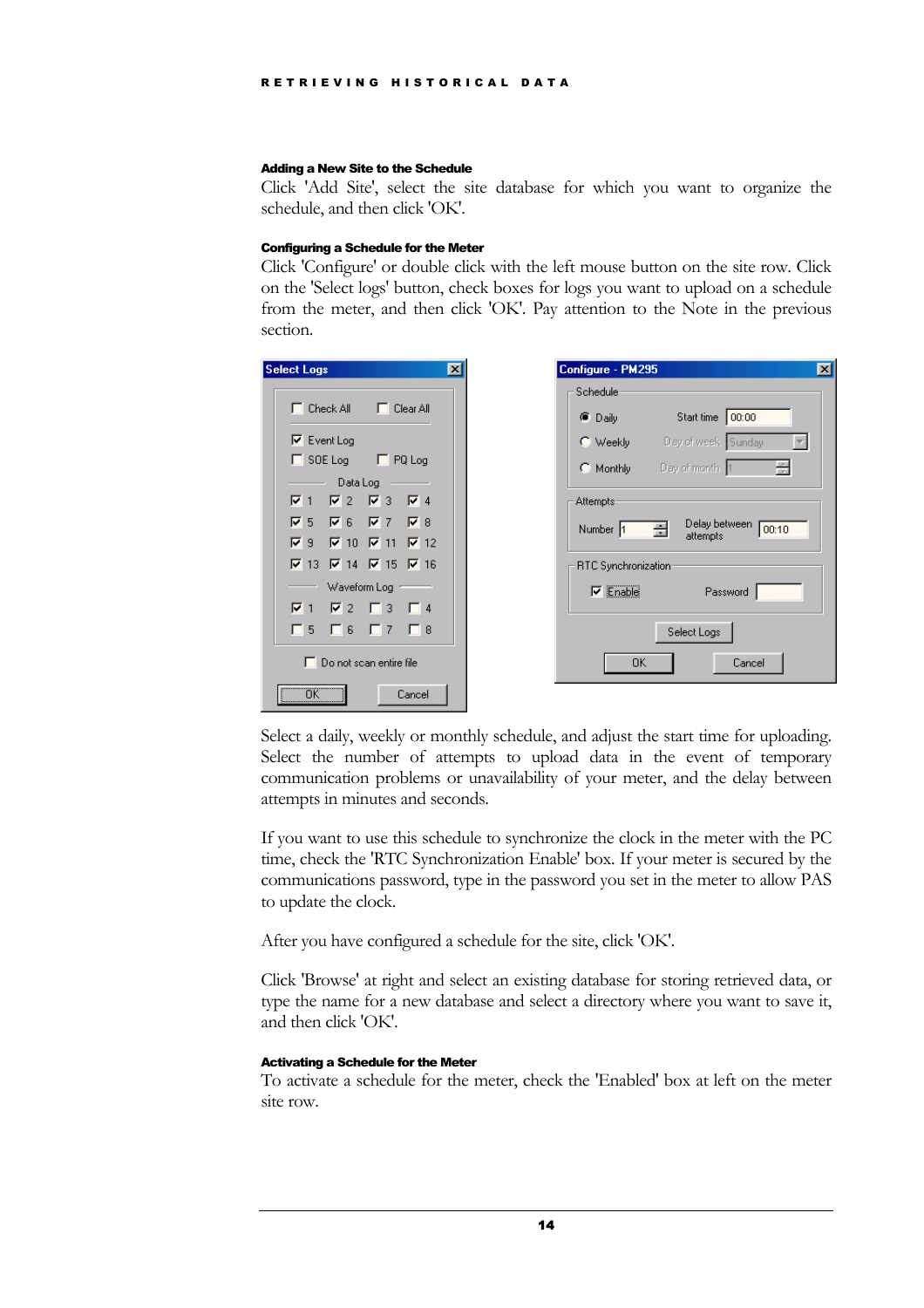To keep the Upload Scheduler running, the 'On-line' button  $\mathcal{O}(\mathcal{O})$  on the toolbar must be checked all the time. If you uncheck it, the scheduler will stop operations. This will not cause loss of data, since Keeping it running

the scheduler will resume operations when you check this button again.

#### <span id="page-16-0"></span>Suspending the Scheduler

To suspend the Upload Scheduler, check the 'Suspend Scheduler' box at right. To activate the Upload Scheduler, leave this box unchecked.

#### <span id="page-16-1"></span>Running the Scheduler on Demand

You can run the scheduler at any time outside the schedule by checking the 'Start Now' box at right. This is a one-time action. After uploading is completed, the Upload Scheduler will uncheck this box automatically.

#### <span id="page-16-2"></span>Recording Upload Problems

When the Upload Scheduler fails to retrieve data from the meter, or some data is missing, or another problem occurs, it records an error message to the log file. To review this file, select 'Log Window' from the 'View' menu.

## <span id="page-16-3"></span>Viewing Historical Data On-line

ometimes, it is useful to review a particular historical data on-line at the time you expect the new events to appear in the log. PAS allows you to retrieve historical data from a particular log without storing it to a file. The data appears only in the window on your screen. If you want, you can save it manually to the database.  $S_{\text{max}}^{\text{on}}$ 

To view a historical log on-line, select from the 'Logs' menu the log you want to retrieve, check the 'On-line' button  $\mathcal{D}$  on the toolbar, and then click on the 'Single poll' button  $\mathbf{W}$  . Only new log records will be retrieved from the meter. If you want to review the log from the beginning, click on the 'Restore Log' button on the toolbar, and then click on the 'Single poll' button  $\mathbf{\#}$ .

There is a difference between retrieving waveform logs on-line and viewing waveforms from a file. The waveforms are read one record a time, so that a multirecord waveform series may not be viewed in this mode as a single waveform.

For information on using different log views, see Chapter 5, 'Viewing Log Files'.

If you decide to view historical data on-line, make sure you leave unchecked the box 'Do not scan entire file' in the 'Select Logs' dialog when configuring the automatic uploading (see Note in section 'Uploading Historical Data on Demand'); otherwise, you may discover that the last logs are missing from your log files. **Note**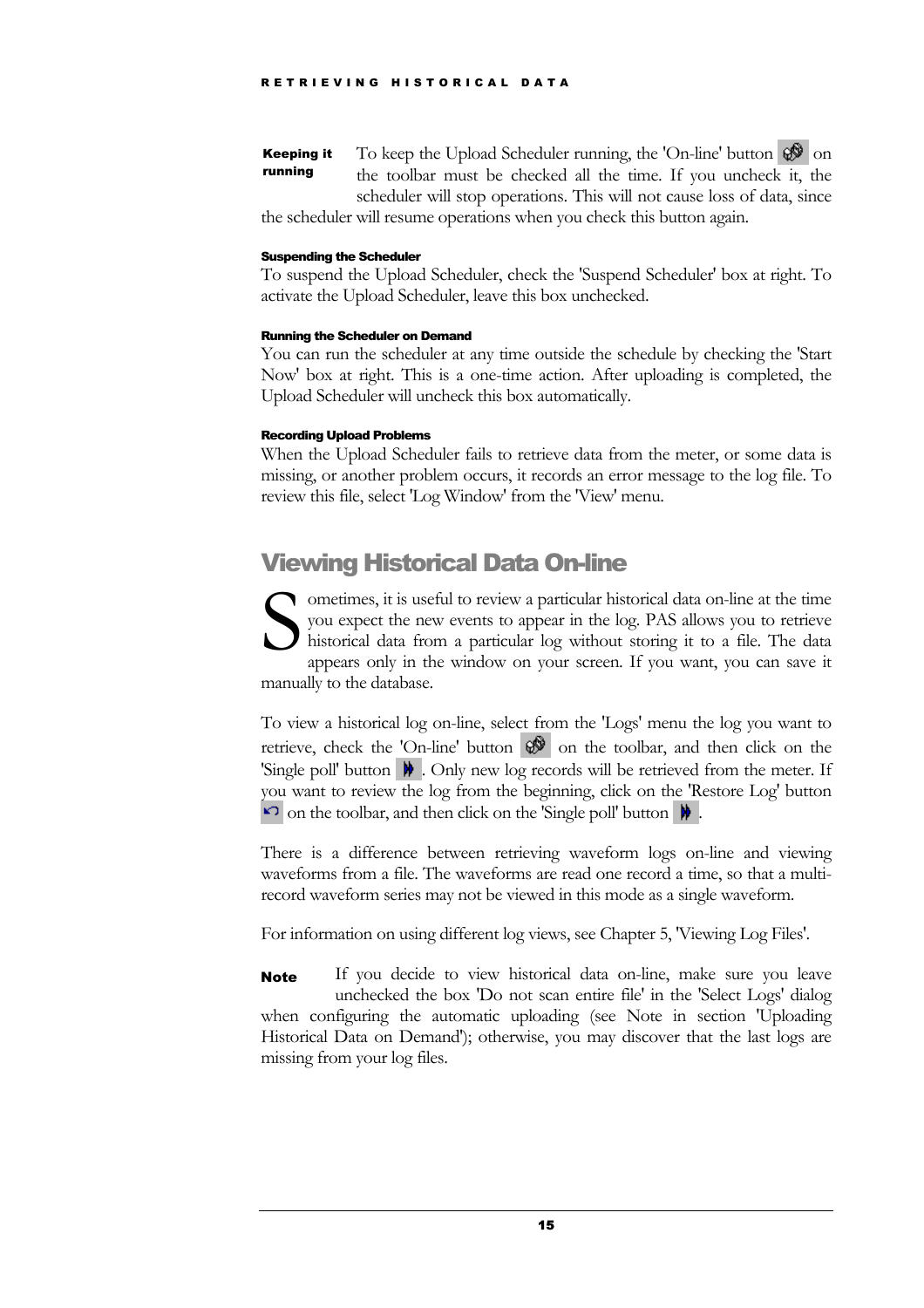# Viewing Log Files

*Data stored into data files can be viewed on the screen in different formats. You can see how they look on your screen and check different options by opening sample files you received with PAS. They are located on your disk in the 'Samples' directory under the PAS installation directory.* 

## <span id="page-17-0"></span>Opening a Log File

o open a log file, click on the 'Open' button  $\mathbb{Z}$  at left of the toolbar, or select 'Open...' from the 'File' menu. In the 'Files of type' box, select the type of files you want to view, enter the directory where your files are located and select a file you want to open. If this is an .mdb database, click once on the file name with the mouse to receive the database contents on the right pane, select a desired table from this pane, and then click 'Open'  $\prod_{\substack{\text{set} \text{try}}}$ 

The following operations are available in all log views regardless of the particular log you are viewing.

#### <span id="page-17-1"></span>Exporting Data to Another Application

You can copy the entire data table or graph, or part of the data into the Clipboard or into another application such as Microsoft Excel or Word in order to expand your report.

Click with the right mouse button on the data window and choose 'Select All'. If your current view represents a table, click on the upper-left corner of the table (where the 'No.' label is commonly displayed). Click with the right mouse button on the window again and choose 'Copy' or click the 'Copy' button  $\Box$  on the toolbar. Run the application to which you want to copy data, position the cursor at the correct place, and then click the 'Paste' button  $\Box$  on the application's toolbar or select 'Paste' from the 'Edit' menu.

#### <span id="page-17-2"></span>Saving Data to a File

To save data to a file, click on the 'Save' button  $\blacksquare$ . Select the type of a file in which you want to keep the data. The choices are commonly the ASCII file with a log-specific extension and the \*.mdb database.

Select a directory where you want your log file to be stored. To avoid confusion, do not store data files into the 'Sites' directory where site databases are located.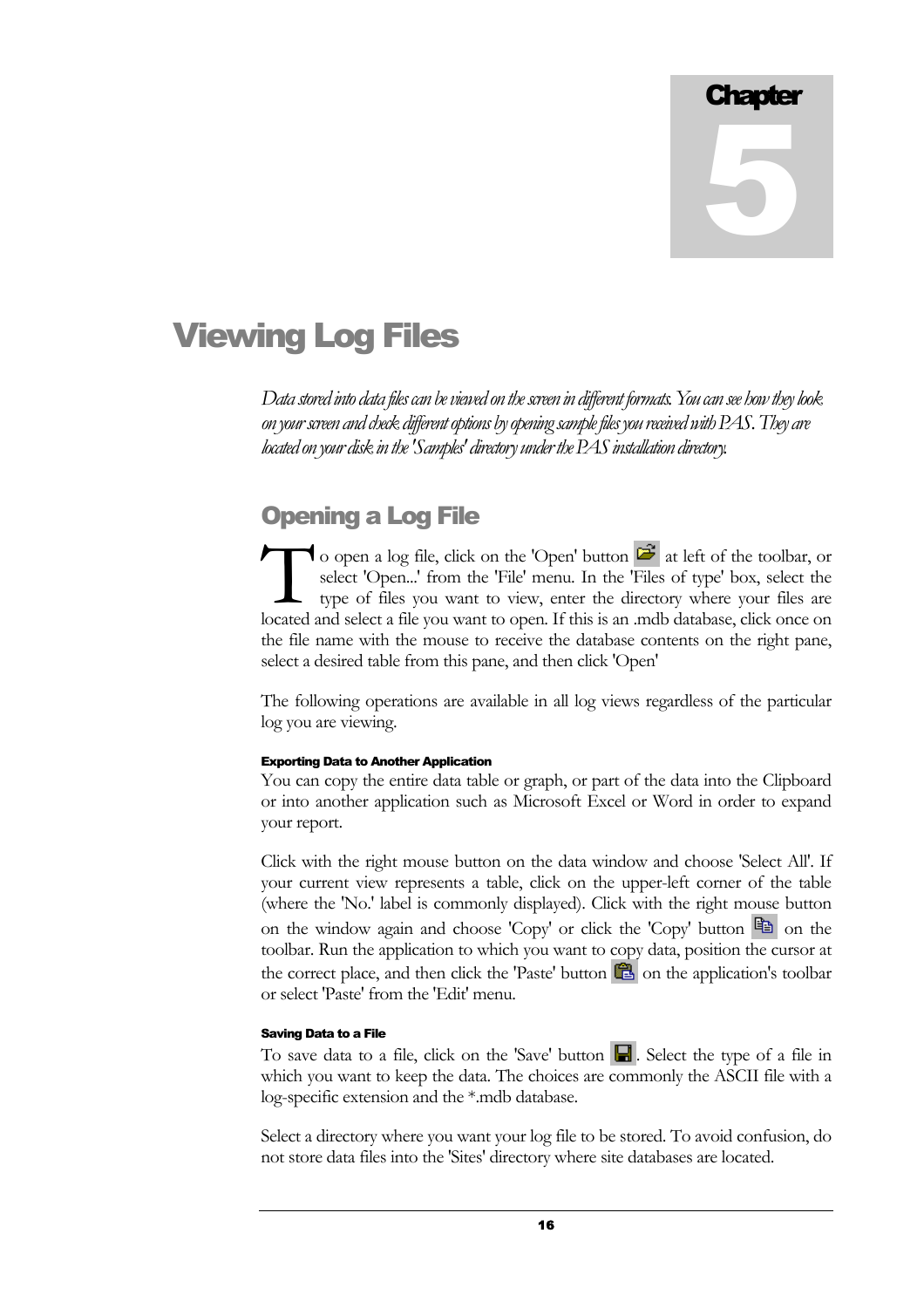Select an existing file or type the name for a new file, and then click 'Save'.

#### <span id="page-18-0"></span>Printing Data to a Printer

To print data to a printer, click the print button  $\Box$  on the toolbar, select a printer and click 'OK'. If you want to check how your document appears on the printed page, select 'Print Preview' from the 'File' menu.

## <span id="page-18-1"></span>Viewing the Event Log

vent log files are displayed in a tabular view, one event per row. PAS loads the entire log file (or database table) to a window, so that you can scroll through the entire log to view its contents. Extra the definition of the definition of the definition of the set of the definition of the definition of the set of the definition of the set of the definition of the set of the set of the set of the set of the set of th

| P<br>$\blacksquare$<br><b>PM295</b><br>$\vert\mathcal{C}\rangle$ |                       |                    |                                   |           |              |            |   |  |  |
|------------------------------------------------------------------|-----------------------|--------------------|-----------------------------------|-----------|--------------|------------|---|--|--|
| $\Box$ o $\mathbf{x}$<br>Event Log - Balin                       |                       |                    |                                   |           |              |            |   |  |  |
|                                                                  |                       |                    | Balin Event Log 13/11/02 23:29:30 |           |              |            |   |  |  |
| No.                                                              | Date/Time             | Cause              | Origin                            | Log value | Effect       | Target     |   |  |  |
| 76                                                               | 26/08/98 15:52:49.000 | FRONT PANEL        | COMM SETUP                        |           | SETUP CHANGE |            |   |  |  |
| 77                                                               | 26/08/98 16:17:22.000 | FRONT PANEL        | COMM SETUP                        |           | SETUP CHANGE |            |   |  |  |
| 78                                                               | 26/08/98 16:17:28.000 | <b>FRONT PANEL</b> | COMM SETUP                        |           | SETUP CHANGE |            |   |  |  |
| 79                                                               | 26/08/98 16:17:30.000 | <b>FRONT PANEL</b> | COMM SETUP                        |           | SETUP CHANGE |            |   |  |  |
| 80                                                               | 28/08/98 19:20:44.000 | <b>COMMUNIC</b>    | RTC SETUP                         |           | RTC SET      |            |   |  |  |
| 81                                                               | 30/08/98 16:01:44.000 | FRONT PANEL        | COMM SETUP                        |           | SETUP CHANGE |            |   |  |  |
| 82                                                               | 30/08/98 20:00:33.000 | COMMUNIC           | DATA MEMORY                       |           | CLR MAX DMD  | <b>ALL</b> |   |  |  |
| 83                                                               | 30/08/98 20:00:47.000 | COMMUNIC           | DATA MEMORY                       |           | CLR MINMAX   |            |   |  |  |
| 84                                                               | 30/08/98 20:33:38.000 | <b>COMMUNIC</b>    | <b>BASIC SETUP</b>                |           | SETUP CHANGE |            |   |  |  |
| 85                                                               | 30/08/98 20:33:39.000 | <b>COMMUNIC</b>    | <b>BASIC SETUP</b>                |           | SETUP CHANGE |            |   |  |  |
| 86                                                               | 30/08/98 20:43:31.000 | <b>FRONT PANEL</b> | ACCESS SETUP                      |           | SETUP CHANGE |            |   |  |  |
| 87                                                               | 30/08/98 20:44:59.000 | FRONT PANEL        | ACCESS SETUP                      |           | SETUP CHANGE |            |   |  |  |
| 88                                                               | 30/08/98 20:45:44.000 | FRONT PANEL        | ACCESS SETUP                      |           | SETUP CHANGE |            |   |  |  |
| 89                                                               | 12/03/99 13:58:78.000 | <b>COMMUNIC</b>    | EVENT/ALARM SP                    |           | SETPOINT SET | #1         |   |  |  |
| 90                                                               | 12/03/99 13:58:78.000 | SP EVENT           | <b>V1/L12 RT</b>                  | 214586    | SP. OPERATED | #1         |   |  |  |
| 91                                                               | 12/03/99 13:58:78.000 | SP EVENT           | <b>V2A23RT</b>                    | 215916    | SP. OPERATED | #1         |   |  |  |
| 92                                                               | 12/03/99 13:58:78.000 | SP EVENT           | V3/L31 RT                         | 213699    | SP. OPERATED | #1         |   |  |  |
| 93                                                               | 12/03/99 13:58:79.000 | <b>COMMUNIC</b>    | EVENT/ALARM SP                    |           | SETPOINT SET | #2         |   |  |  |
| 94                                                               | 12/03/99 13:59:79.000 | <b>COMMUNIC</b>    | EVENT/ALARM SP                    |           | SETPOINT SET | #3         |   |  |  |
| 95                                                               | 12/03/99 13:59:79.000 | SP EVENT           | %HD01 V1                          | 100       | SP. OPERATED | #3         |   |  |  |
| 96                                                               | 12/03/99 13:59:79.000 | SP EVENT           | %HD01 V2                          | 100       | SP. OPERATED | #3         |   |  |  |
| 97                                                               | 12/03/99 13:59:79.000 | SP EVENT           | %HD01 V3                          | 100       | SP. OPERATED | #3         |   |  |  |
| 98                                                               | 12/03/99 13:59:78.000 | <b>COMMUNIC</b>    | EVENT/ALARM SP                    |           | SETPOINT SET | #4         |   |  |  |
| 99                                                               | 12/03/99 14:02:79.000 | <b>COMMUNIC</b>    | DATA LOG SETUP                    |           | SETUP CHANGE |            |   |  |  |
| 100                                                              | 12/03/99 14:02:78.000 | <b>COMMUNIC</b>    | DATA MEMORY                       |           | CLR DATA LOG | #1         |   |  |  |
| 101                                                              | 12/03/99 14:02:79.000 | <b>COMMUNIC</b>    | DATA LOG SETUP                    |           | SETUP CHANGE |            | ▼ |  |  |

#### <span id="page-18-2"></span>Sorting Events

Normally, event records are shown in the order based on the date and time of the event appearance. PAS can rearrange records in the order based on a cause of the event, and then sort records within each group according to the event time. To change the sorting order, click with the right mouse button on the Event Log window, select 'Sort...', check a desired sort order, and then click 'OK'.

#### <span id="page-18-3"></span>Filtering Events

The event log usually contains a large amount of records that concern events caused by different sources. You can use filtering to find and work with a subset of events that meet the criteria you specify. PAS will temporary hide rows you do not want displayed. You can use a filter along with sorting to rearrange filtered records in the desired order.

To filter events, click with the right mouse button on the Event Log window, select 'Filter...', check the causes of events you want to display, and then click 'OK'.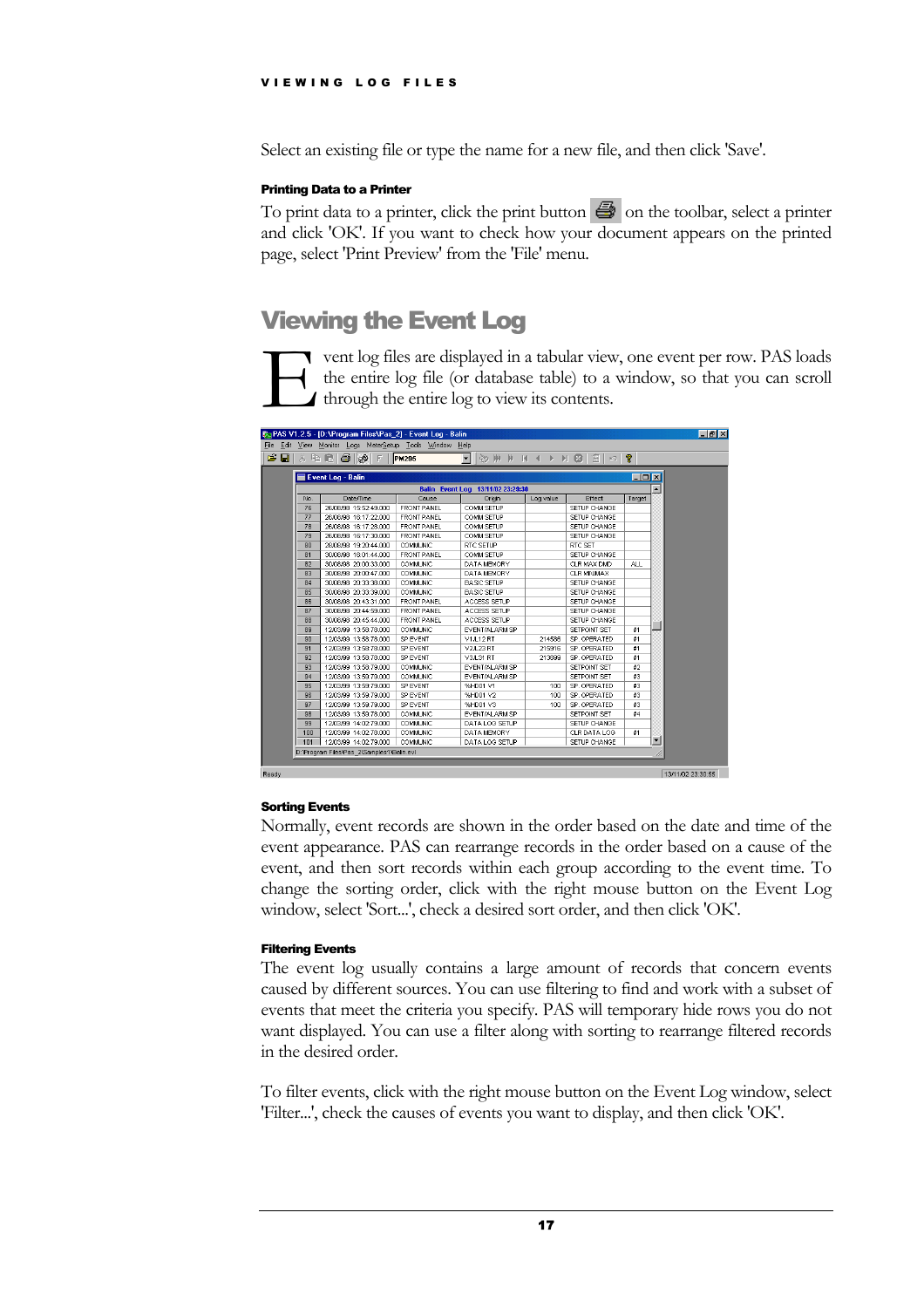## <span id="page-19-0"></span>Viewing the Data Log

ata log files are displayed in a tabular view, one data record per row. PAS loads the entire data log file (or database table) to a window. There are no any specific controls available for data log views.  $\sum_{\substack{\text{loc}\\ \text{no}}}$ 

| c o      |                | $\lambda$ in E $ \bigoplus  \emptyset $<br>E | <b>PM295</b>   |                  | $\blacktriangledown$                    | $\Rightarrow$ $\theta$ $\theta$ $\theta$ $\rightarrow$ $\theta$ $\theta$ |              |          | 翻           | P<br>$ C\rangle$ |                  |                  |
|----------|----------------|----------------------------------------------|----------------|------------------|-----------------------------------------|--------------------------------------------------------------------------|--------------|----------|-------------|------------------|------------------|------------------|
|          |                | Event Log - Balin                            |                |                  |                                         |                                                                          |              |          |             | $ \Box$ $\times$ |                  |                  |
|          |                |                                              |                |                  |                                         |                                                                          |              |          |             |                  |                  |                  |
| No.      |                | Data Log 3 - KOGENREN<br>Date/               |                |                  |                                         |                                                                          |              |          |             |                  |                  | $ \Box$ $\times$ |
| 76       |                | 26/08/98 15                                  |                |                  | KOGENREN Data Log #3 13/11/02 23:31:57  |                                                                          |              |          |             |                  |                  |                  |
| 77       |                | Data Log 5 - KOGENREN                        |                |                  |                                         |                                                                          |              |          |             |                  | $\Box$ DIX       |                  |
| 78       |                |                                              |                |                  | KOGENREN Data Log # 5 13/11/02 23:32:01 |                                                                          |              |          |             |                  |                  |                  |
| 79       | No.            | Date/Time                                    | Trigger        | <b>V1/L12 RT</b> | V2A23RT                                 | <b>V3A.31 RT</b>                                                         | <b>II RT</b> | 12 RT    | <b>I3RT</b> | PF TOT RT        | <b>KW TOT RT</b> |                  |
| 80       | $\overline{1}$ | 04/10/99 15:35:44.290                        | 4              | 23720            | 23631                                   | 23631                                                                    | 228          | 230      | 230         | 0.930            | 8742             |                  |
| 81       | $\overline{2}$ | 06/10/99 07:22:56.150                        | $\mathbf{1}$   | 23010            | 22922                                   | 22966                                                                    | 247          | 249      | 247         | 0.920            | 9084             |                  |
| 82       | 3              | 07/10/99 07:10:24.430                        | $\mathbf{1}$   | 23276            | 23188                                   | 23232                                                                    | 255          | 256      | 254         | 0.880            | 8958             |                  |
| 83<br>84 | $\overline{4}$ | 07/10/99 20:50:55.820                        | $\mathbf{1}$   | 21193            | 18311                                   | 21370                                                                    | 355          | 525      | 398         | 0.810            | 11802            |                  |
| 85       | 5              | 08/10/99 09:13:26.050                        | $\mathbf{1}$   | 23143            | 23143                                   | 23099                                                                    | 243          | 243      | 244         | 0.880            | 8618             |                  |
| 86       | $\mathbf{f}$   | 08/10/99 21:02:24 740                        | $\mathbf{1}$   | 21547            | 18089                                   | 21769                                                                    | 288          | 473      | 382         | 0.730            | 9374             |                  |
| 87       | $\overline{7}$ | 09/10/99 14:40:10.770                        | $\mathbf{1}$   | 23099            | 23099                                   | 23055                                                                    | 237          | 237      | 237         | 0.930            | 8800             |                  |
| 88       | 8              | 09/10/99 14:40:15 840                        | $\mathbf{1}$   | 23143            | 23099                                   | 23055                                                                    | 237          | 237      | 237         | 0.930            | 8808             |                  |
| 89       | $\mathbf{q}$   | 09/10/99 14:40:16.000                        | 2              | 1818             | 1862                                    | 1906                                                                     | n            | $\Omega$ | 0           | n.               | n                |                  |
| 90       | 10             | 09/10/99 19:00:04.310                        | $\mathbf{1}$   | 22744            | 22966                                   | 22611                                                                    | 16           | 18       | 17          | 0.910            | $-613$           |                  |
| 91       | 11             | 09/10/99 19:00:04.810                        | $\overline{2}$ | 2172             | 16715                                   | 18266                                                                    | 47           | 79       | 39          | 0.840            | $-531$           |                  |
| 92       | 12             | 09/10/99 19:00:07.010                        | $\overline{4}$ | 9887             | 24119                                   | 14365                                                                    | n            | 14       | 16          | 0.480            | $-170$           |                  |
| 93       | 13             | 09/10/99 19:01:23.570                        | $\overline{4}$ | 10197            | 24163                                   | 14143                                                                    | n            | 15       | 16          | 0.490            | $-185$           |                  |
| 94       | 14             | 10/10/99 08:34:20.980                        | $\overline{1}$ | 23099            | 23099                                   | 23099                                                                    | 110          | 110      | 110         | 0.990            | 4323             |                  |
| 95       | 15             | 10/10/99 08:34:43.710                        | 4              | 23720            | 23675                                   | 23675                                                                    | 110          | 110      | 110         | 0.960            | 4318             |                  |
| 96       | 16             | 10/10/99 12:47:10.910                        | $\overline{4}$ | 23720            | 23720                                   | 23720                                                                    | 178          | 177      | 177         | 0.560            | 4111             |                  |
| 97       |                |                                              |                |                  |                                         |                                                                          |              |          |             |                  |                  |                  |
| 98       |                |                                              |                |                  |                                         |                                                                          |              |          |             |                  |                  |                  |
| 99       |                |                                              |                |                  |                                         |                                                                          |              |          |             |                  |                  |                  |
| 100      |                |                                              |                |                  |                                         |                                                                          |              |          |             |                  |                  |                  |
| 101      | ыf             |                                              |                |                  |                                         |                                                                          |              |          |             |                  |                  |                  |

### <span id="page-19-1"></span>Viewing the Waveform Log

aveform log data can be displayed in five different views. When you open a new file, PAS shows you a waveform graph with overlapped waveforms. Each waveform window has a local toolbar from where you can open another window for these waveforms to examine data in a different view. You can open all five views together to analyze different properties of the waveforms such as wave shape, disturbances, unbalance, or spectrum. When you move to another waveform record, all views are updated simultaneously to reflect the changes in the waveforms. W

The status bar at the bottom of the waveform window shows you how many records the log file contains and the record number for the record currently displayed in the window. Use green arrowheads  $\mathbf{A} \bullet \mathbf{B}$  on the PAS toolbar to move from a record to record.

#### <span id="page-19-2"></span>Selecting Waveform Channels

A single waveform record can contain up to 25 waveforms including up to 8 AC channels (V1-V4, I1-I4 or I5-I8), one VDC channel and up to 16 digital channels, which you can see all together in a non-overlapped waveform view. Other waveform views may offer you fewer channels, or sometimes only a single channel.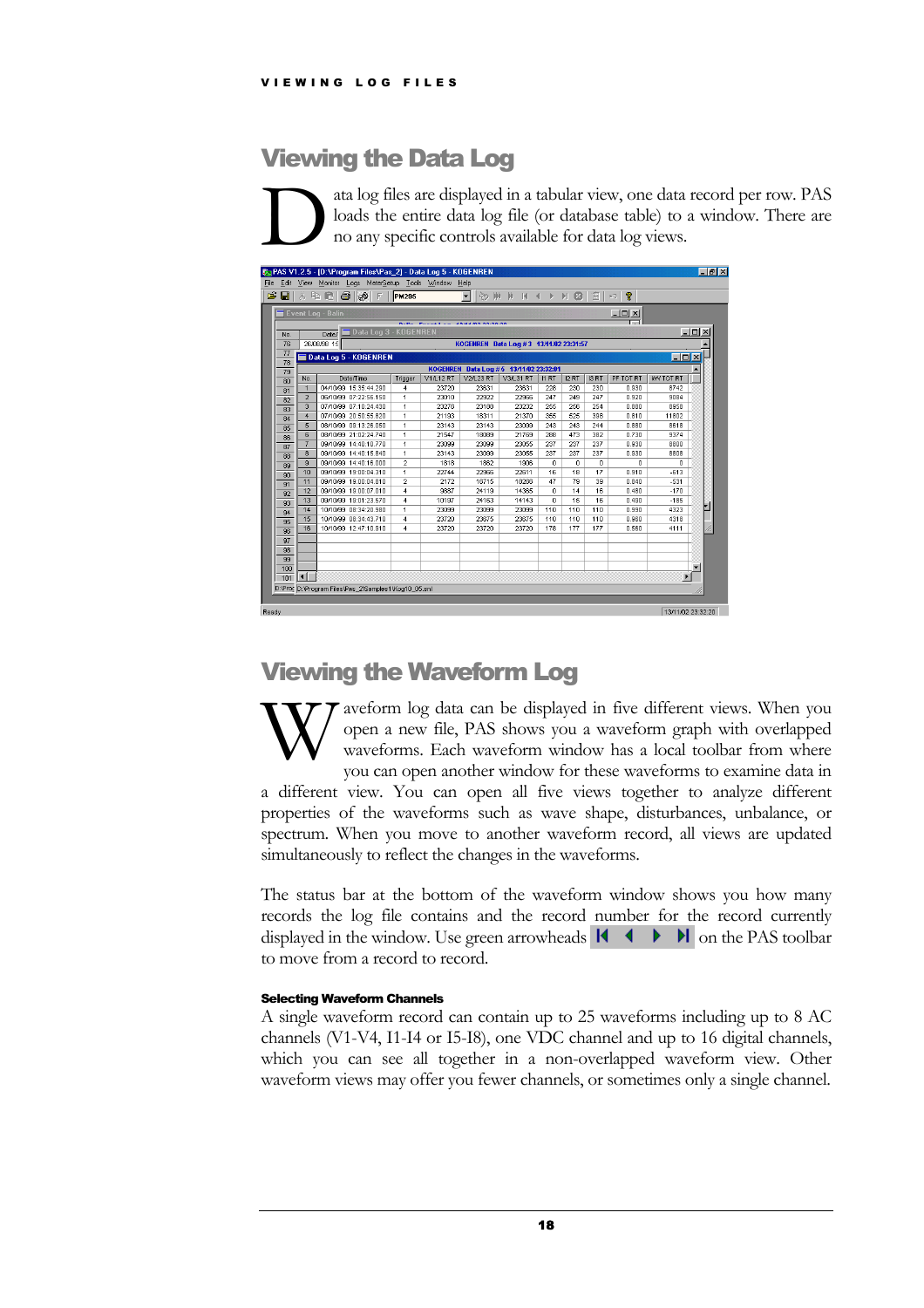| <b>Options</b>                     |              |                  |                          | $\vert x \vert$                 |  |  |  |
|------------------------------------|--------------|------------------|--------------------------|---------------------------------|--|--|--|
| Channels   Phasor   Display        |              |                  |                          |                                 |  |  |  |
| Check All<br>┍<br>$\Box$ Clear All |              | $\Box$ Clear All | $\Gamma$ Check All       | Symmetrical<br>ঢ়<br>Components |  |  |  |
| $\nabla$ $V1$                      | $\Gamma$ 15  | $\Gamma$ DH      | $\Gamma$ DIS             | Voltage-                        |  |  |  |
| $\overline{V}$ V <sub>2</sub>      | $\Box$ 16    | $\Box$ DI2       | $\Gamma$ DI10            | C Primary                       |  |  |  |
| $\nabla$ V3                        | $\Box$ 17    | $\Gamma$ DI3     | $\Gamma$ DI11            | <b>O</b> Secondary              |  |  |  |
| $\Gamma$ V4                        | $\Box$ 18    | $\Gamma$ DI4     | $\Gamma$ DI12            |                                 |  |  |  |
| $\nabla$ 11                        |              | $\Gamma$ DI5     | $\Gamma$ DH <sub>3</sub> | Current-                        |  |  |  |
| $\overline{V}$ 12                  | $\Gamma$ VDC | $\Gamma$ DIB     | $\Gamma$ DI14            | C Primary                       |  |  |  |
| $\triangledown$ 13                 |              | $\Gamma$ DIZ     | $\Gamma$ DH <sub>5</sub> | $\bigcirc$ Secondary            |  |  |  |
| $\Box$ 14                          |              | $\Box$ DI8       | $\Gamma$ DI16            |                                 |  |  |  |
|                                    |              |                  |                          |                                 |  |  |  |
|                                    |              |                  | <b>OK</b>                | Cancel<br>Apply                 |  |  |  |

If you do not want to view all waveforms together on one screen, you can use filtering to work with a subset of waveforms that meet your criteria. PAS will temporary hide waveforms you do not want displayed. To select desired waveform channels, click with the right mouse button on the waveform window, select 'Options...', check the channels you want displayed on the 'Channels' tab, and then click 'OK'.

Waveforms recorded by the PM295 and PM296 to the Waveform Log 2 at a rate of 128 samples per cycle may not be displayed all together in one waveform view. Only two waveforms related to the selected phase will be shown. Note

#### <span id="page-20-0"></span>Customizing Line Colors and Styles

Waveforms for different channels can be shown in different colors using different line styles. To change the colors or line styles, click with the right mouse button on the waveform window, select 'Options...', click on the 'Display' tab, adjust colors and styles for channels, and then click 'OK'. You can also change the colors for the waveform background and gridlines.

| <b>Options</b>               | $\vert x \vert$       |
|------------------------------|-----------------------|
| Display<br>Channels   Phasor |                       |
|                              | Justify Numbers<br>г  |
| Oscilloscope Window          |                       |
| Channels:                    | Color:                |
| VĪ.                          | Maroon                |
| V <sub>2</sub>               | Style:                |
| V3<br>V <sub>4</sub>         |                       |
| 11                           | Thickness:            |
| 12                           | 1 point               |
| 13                           |                       |
| 4<br>15                      | Background:           |
| 16                           | White                 |
| $\overline{17}$              | $\nabla$ Grid Visible |
| io.                          |                       |
|                              |                       |
| <b>OK</b>                    | Cancel<br>Apply       |
|                              |                       |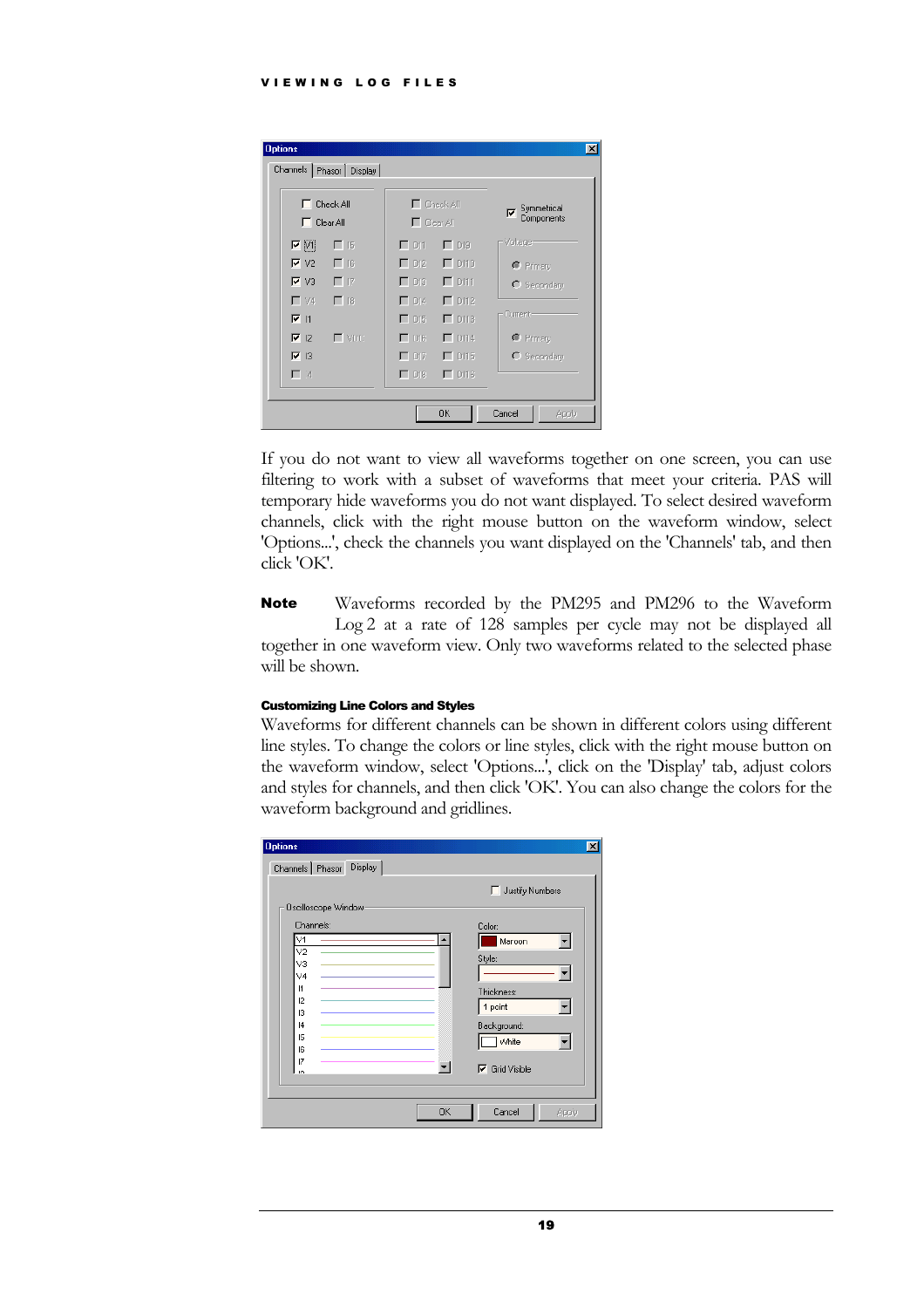#### <span id="page-21-0"></span>Viewing Phasor Diagrams

Waveform views have an additional pane at the lower right, where PAS draws phasor diagrams for displayed waveforms. The phasor diagrams show you the relative magnitude and angle of the fundamental harmonic for the selected voltage and current channels. All angles are taken relative to the reference voltage channel.

| <b>Options</b>          |                                          |                   | 図     |
|-------------------------|------------------------------------------|-------------------|-------|
| Channels Phasor Display |                                          |                   |       |
|                         |                                          |                   |       |
|                         |                                          |                   |       |
|                         |                                          |                   |       |
|                         | Reference                                |                   |       |
|                         | $\bullet$ $\overline{\boxtimes 1}$       |                   |       |
|                         |                                          |                   |       |
|                         | $C$ v <sub>2</sub><br>$C$ v <sub>3</sub> | $\nabla$ Triangle |       |
|                         |                                          |                   |       |
|                         |                                          |                   |       |
|                         |                                          |                   |       |
|                         |                                          |                   |       |
|                         |                                          |                   |       |
|                         |                                          |                   |       |
|                         |                                          | OK<br>Cancel      | Apply |
|                         |                                          |                   |       |

To change the reference channel, click with the right mouse button on the waveform window, select 'Options...', click on the 'Phasor' tab, check the channel you want to make a reference channel, and then click 'OK'. If you leave the 'Triangle' box checked, PAS will connect the ends of the voltage and current vectors by lines showing you tree-phase voltage and current triangles. This may be useful when analyzing voltage and current unbalances.

Phasor diagrams are calculated for one waveform cycle pointed to by the left marker line. As you move the marker, the phasor diagrams are updated reflecting the new marker position.

#### <span id="page-21-1"></span>Viewing Symmetrical Components

Waveform views have an additional pane at the right where PAS can display the symmetrical components for voltages and currents, which are calculated for the point indicated by the left marker line. To enable or disable the symmetrical components, click with the right mouse button on the waveform window, select 'Options...', check or uncheck the symmetrical components on the 'Channels' tab, and then click 'OK'.

#### <span id="page-21-2"></span>Selecting Primary and Secondary Units

Voltages and currents can be displayed in primary (default) or secondary units. To select primary or secondary units for your waveforms, click with the right mouse button on the waveform window, select 'Options...', select the desired units for voltages and currents on the 'Channels' tab, and then click 'OK'.

ASCII waveform files logged by previous releases of PAS do not contain information on the secondary voltage or current set in the waveform recorder. These waveforms will always shown in primary units. **Note**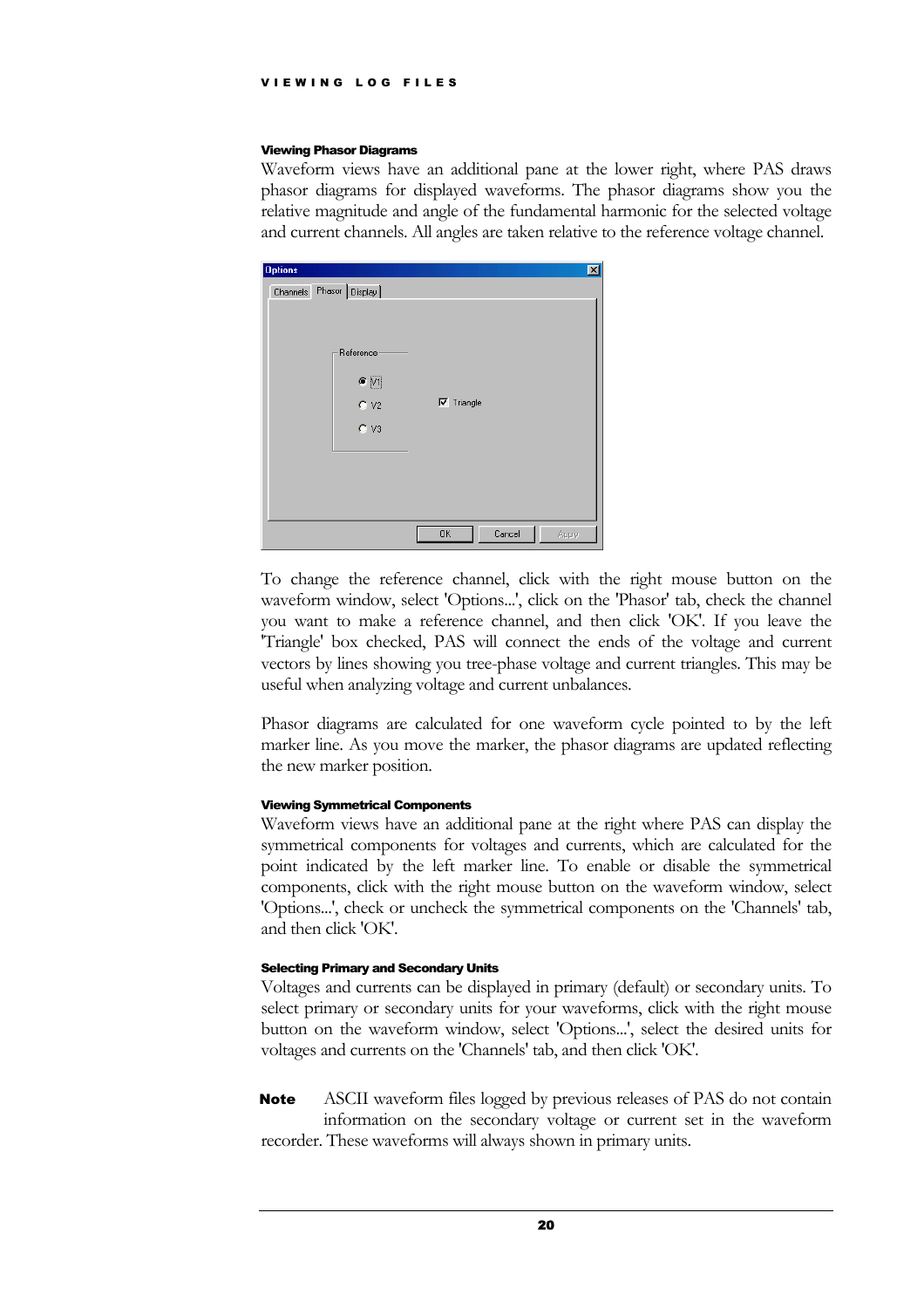#### <span id="page-22-0"></span>Using the Marker Lines

Waveform and RMS panes have two blue dashed marker lines. The left marker indicates the position from where data will be taken to calculate the harmonics spectrum and phasor diagrams, and also the starting position for calculating the RMS, average and peak values. The right marker indicates the end position for calculating the RMS, average and peak values. The minimum distance between the two markers is exactly one cycle.

To change the marker position, click with the right mouse button on the waveform window, select 'Set Marker', and then click with left mouse button on the point where you want to put the marker. You can also drag both markers with the mouse, or use the right and left arrow keys on your keyboard to change the marker position. Before using the keyboard, click on the waveform pane with the mouse, to allow the keyboard to get your input.

#### <span id="page-22-1"></span>Using a Zoom

You can use a horizontal and a vertical zoom to change size of your waveforms. Use the buttons  $\bigoplus$   $\mathbb{Z}$   $\oplus$   $\mathbb{M}$  on you local toolbar representing green arrowheads to zoom in or out of the waveform graph. Every click on these buttons gives you a 100-percent horizontal or 50-percent vertical zoom. Two buttons representing a magnifying glass give you a proportional zoom in both directions.

When in the overlapped waveform view, you can zoom in on a selected waveform region. Click with the right mouse button on the waveform window, click 'Zoom', point onto one of the corners of the region you want to zoom in, press and hold the left mouse button, then point to another corner of the selected region and release the mouse button.



#### <span id="page-22-2"></span>Viewing Waveforms

Waveforms can be displayed in two views: overlapped and non-overlapped. To select the first view, click on the button  $\mathbf{r}$  representing a single waveform on the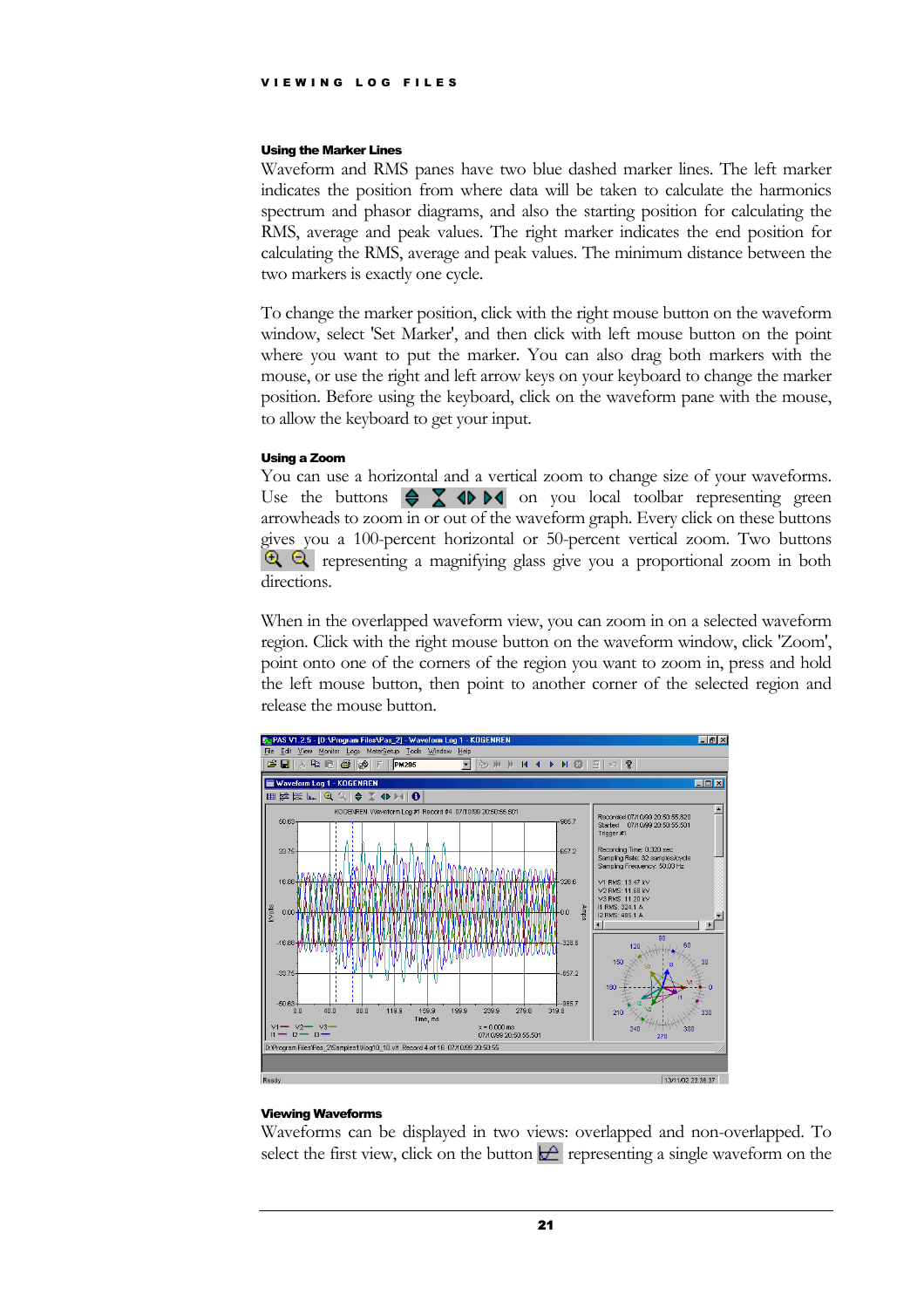local toolbar; to select a non-overlapped view, click on the button  $\mathbb{R}$  showing two waveforms.



Waveform data are recorded to files in series that may contain many cycles of the sampled waveforms. A waveform window can display up to 64 waveform cycles. If the waveform contains more than 64 cycles, the scroll bar appears under the waveform pane allowing you to scroll through the entire waveform.

#### <span id="page-23-0"></span>Viewing an RMS Plot

PAS can show you the cycle-by-cycle RMS plot of the sampled AC waveforms. To open the RMS view, click on the button  $\approx$  representing two curves above horizontal axes. The RMS view displays the RMS measured over one cycle and updated each half cycle of the sampled waveforms as per IEC 61000-4.

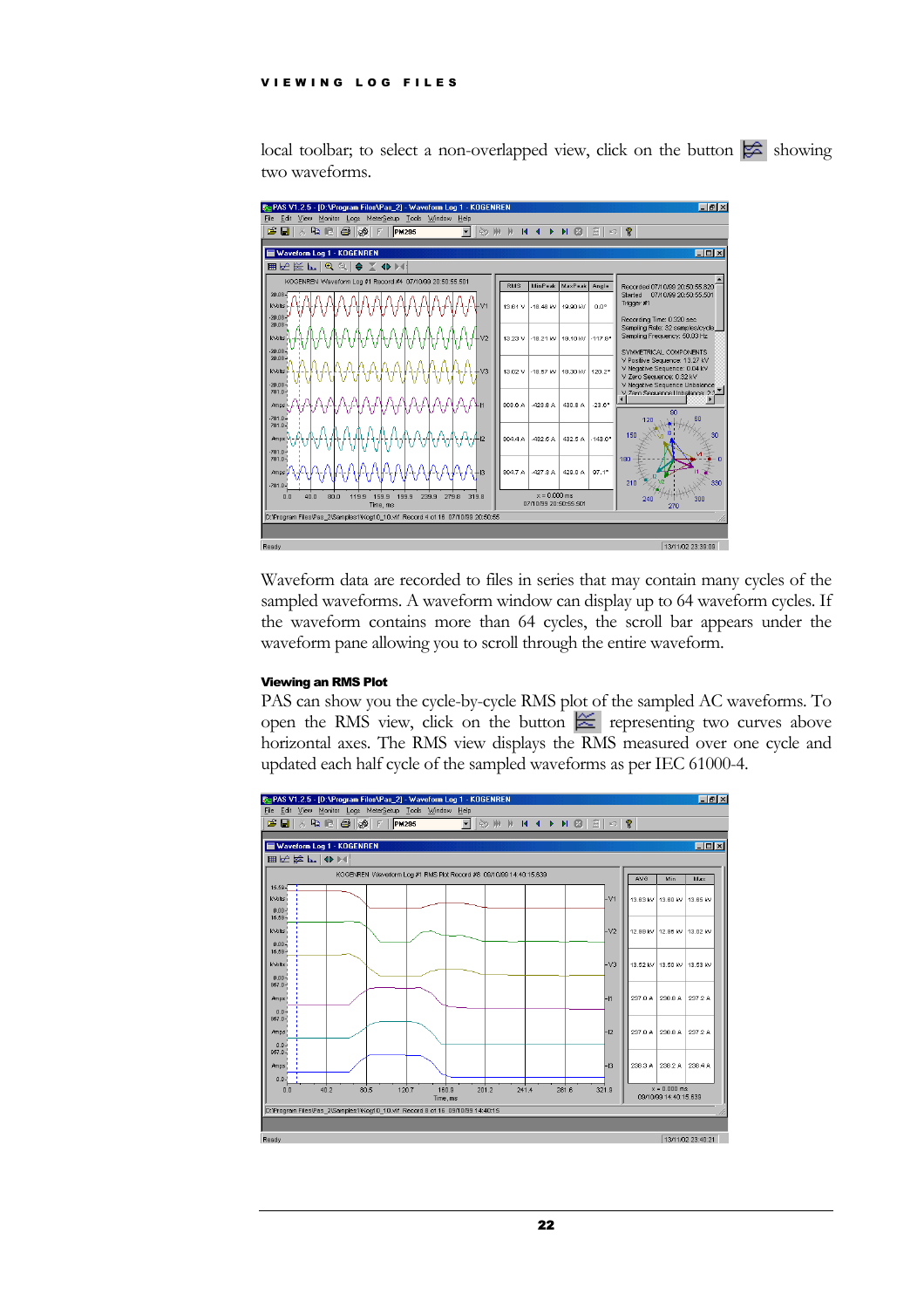#### <span id="page-24-0"></span>Viewing a Spectrum Chart

To view the spectrum chart for the selected waveform channel, click on the button representing a spectrum graph. The spectrum is calculated over four cycles of the selected waveform beginning from the point where the left marker line is located in the open waveform view. If both waveform views are open, PAS gives the priority to the overlapped waveform view.



The highest number of the spectrum harmonic that will be calculated is equal to the half sampling rate at which the waveforms were sampled minus one. For example, if the sampling made at a rate of 128 samples per cycle, 63 harmonics are available. With 32 samples per cycle, only 15 harmonics will be calculated, while others will be zeros.

| ы               |              | 人生日日的                     | F.           | <b>PM295</b> |                       |              | ▾     | $\Rightarrow \mathsf{W} \mathsf{W} \mathsf{H} \mathsf{H} \mathsf{H} \mathsf{B}$ |          |                          | P<br>翻<br>KO.                                  |                          |
|-----------------|--------------|---------------------------|--------------|--------------|-----------------------|--------------|-------|---------------------------------------------------------------------------------|----------|--------------------------|------------------------------------------------|--------------------------|
|                 |              | Waveform Log 1 - KOGENREN |              |              |                       |              |       |                                                                                 |          |                          | <b>COK</b>                                     |                          |
|                 | 化钩形厂         |                           |              |              |                       |              |       |                                                                                 |          |                          |                                                |                          |
|                 |              |                           |              |              |                       |              |       |                                                                                 |          |                          |                                                |                          |
|                 |              |                           |              |              |                       |              |       | KOGENREN Waveform Log #1 Spectrum Plot 04/10/99 15:35:43.980                    |          |                          | Voltage V1                                     |                          |
|                 | V%           | 1%                        | P%           | $Q\%$        | Anale                 | kV           | A     | KW                                                                              | Mvar     | $\overline{\phantom{a}}$ |                                                |                          |
| H <sub>01</sub> | 100.0        | 100.0                     | 100.0        | $-100.0$     | $-89.76$ <sup>*</sup> | 6.124        | 354.9 | 9.207                                                                           | $-2.174$ |                          | RMS Value: 8.775 kV                            |                          |
| H <sub>02</sub> | 7.7          | 7.6                       | 76.1         | 0.5          | 56.82*                | 0.473        | 27.1  | 7.009                                                                           | 0.011    |                          | THD: 14.8%                                     |                          |
| H <sub>03</sub> | 6.2          | 44.3                      | 637.2        | 0.5          | $9.76^{\circ}$        | 0.379        | 157.3 | 58.664                                                                          | 0.010    |                          | Odd Harmonics: 9.0%                            |                          |
| H <sub>04</sub> | 6.4          | 9.9                       | 118.8        | 0.4          | 36.92*                | 0.389        | 35.2  | 10.935                                                                          | 0.008    |                          | Even Harmonics: 11.6%<br>Interharmonics: 10.8% |                          |
| <b>H05</b>      | 4.3          | 24.3                      | 209.2        | $-0.5$       | $-30.83$              | 0.262        | 86.2  | 19.262                                                                          | $-0.011$ |                          |                                                |                          |
| H06             | 4.8          | 9.0                       | 86.5         | 0.2          | $30.44^{\circ}$       | 0.292        | 31.9  | 7.968                                                                           | 0.005    |                          | Crest Factor: 2.278                            |                          |
| H07             | 3.4          | 10.7                      | 5.7          | $-0.4$       | $-86.14$ <sup>*</sup> | 0.208        | 37.9  | 0.523                                                                           | $-0.008$ |                          | Form Factor: 1.489                             |                          |
| H08             | 2.7          | 5.3                       | 33.2         | 0            | 11.78*                | 0.168        | 18.9  | 3.060                                                                           | 0.001    |                          |                                                |                          |
| H09             | 20           | 6.0                       | $-28.0$      | 0.           | $5.20^{\circ}$        | f124         | 21.2  | $-2.574$                                                                        | 0        |                          | Current I1                                     |                          |
| H10             | 0.6          | 1.2                       | 0.4          | n.           | n.                    | 0.034        | 4.4   | 0.038                                                                           | 0        |                          | RMS Value: 638.8 A                             |                          |
| H11             | 0.3          | 7.6                       | 5.0          | n.           | n.                    | 0.017        | 27.1  | 0.457                                                                           | 0        |                          | THD: 55.7%                                     |                          |
| H <sub>12</sub> | 0.6          | 2.1                       | 1.9          | 0            | n*                    | 0.037        | 7.4   | 0.177                                                                           | 0        |                          | Odd Harmonics: 53.2%                           |                          |
| H <sub>13</sub> | 1.8          | 6.9                       | 6.1          | $-0.1$       | $-77.20^{\circ}$      | 0.107        | 24.4  | 0.558                                                                           | $-0.002$ |                          | Even Harmonics: 16.6%                          |                          |
| H14             | 2.5          | 2.1                       | 9.1          | n.           | $-39.70$ <sup>*</sup> | 0.152        | 7.5   | 0.842                                                                           | $-0.001$ |                          | Interharmonics: 15.7%                          |                          |
| <b>H15</b>      | 2.8          | 4.1                       | $-12.8$      | $-0.1$       | 59.86°                | 0.171        | 14.5  | $-1.181$                                                                        | $-0.002$ |                          | K-Factor: 5.94                                 |                          |
| H <sub>16</sub> | $^{\circ}$   | 0                         | $\mathbf 0$  | 0            | U.                    | 0            | 0     | 0                                                                               | 0        |                          | Crest Factor: 1.387                            |                          |
| <b>H17</b>      | $^{\circ}$   | 0                         | $\mathbf{0}$ | 0            | n*                    | 0            | 0     | $^{\circ}$                                                                      | 0        |                          | Form Factor: 1.185                             |                          |
| <b>H18</b>      | 0            | $\mathbf 0$               | $\Omega$     | n.           | n*                    | n            | 0     | $^{\circ}$                                                                      | 0        |                          |                                                |                          |
| H <sub>19</sub> | $\mathbf{0}$ | $\Omega$                  | $\Omega$     | n.           | n*                    | $\Omega$     | 0     | $\Omega$                                                                        | 0        |                          | Power L1                                       |                          |
| H20             | $\mathbf{0}$ | $\Omega$                  | $\Omega$     | 0            | n*                    | $\mathbf{0}$ | 0     | $\Omega$                                                                        | 0        |                          |                                                |                          |
| H <sub>21</sub> | $\theta$     | $\Omega$                  | $\Omega$     | 0            | n*                    | $\Omega$     | 0     | $\Omega$                                                                        | 0        |                          | Active Power: 114.9 KW                         |                          |
| H <sub>22</sub> | $\Omega$     | $\Omega$                  | 0            | 0            | U.                    | $\Omega$     | 0.    | 0                                                                               | 0        |                          | Reactive Power: - 2.164 Mvar                   |                          |
| H <sub>23</sub> | $\Omega$     | $\Omega$                  | $\Omega$     | 0            | U.                    | $\Omega$     | 0     | $\Omega$                                                                        | 0        |                          | Frequency: 49.98 Hz                            |                          |
| H <sub>24</sub> | n            | $\Omega$                  | n.           | O.           | n*                    | $\Omega$     | 0.    | 0                                                                               | 0        |                          |                                                | $\overline{\phantom{a}}$ |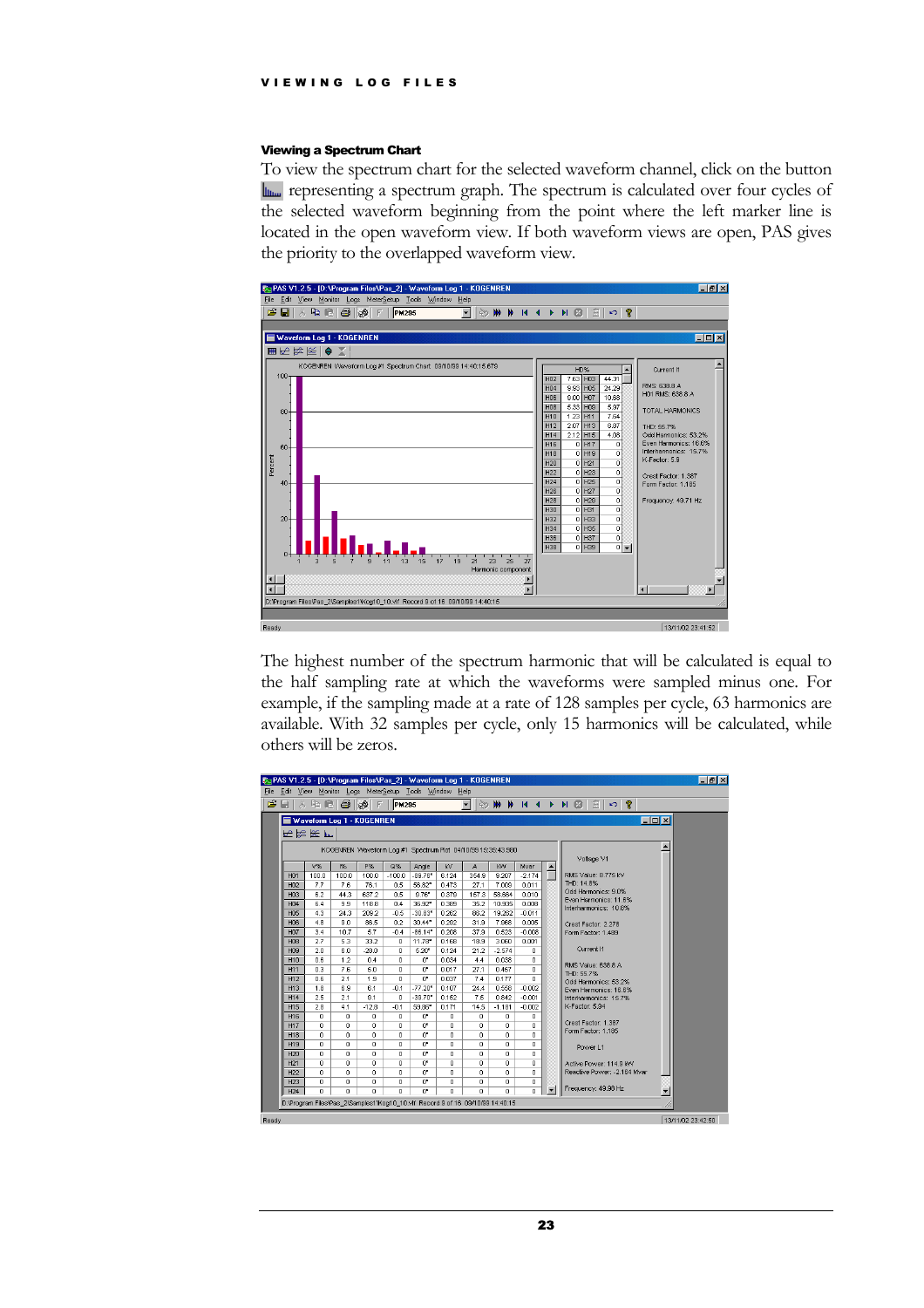#### <span id="page-25-0"></span>Viewing a Spectrum Table

To view the harmonics spectrum in a table view, click on the button  $\mathbb{H}$  on the local toolbar. PAS allows you to view either a spectrum table for the selected channel, or all channels (V1-V3 and I1-I3) in a single table. Refer to section 'Selecting Waveform Channels' above for instructions on how to select waveform channels.